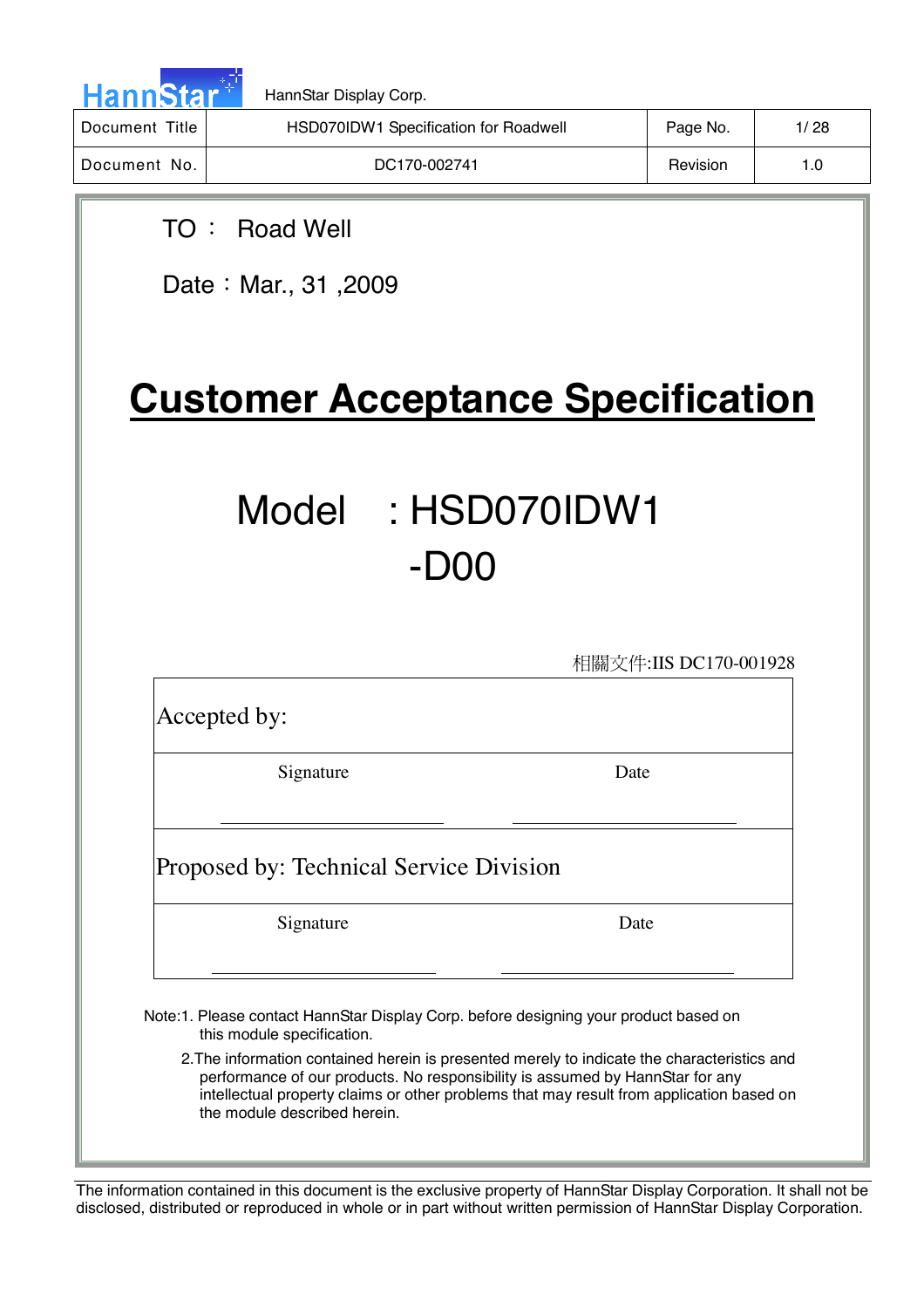

| Document Title | HSD070IDW1 Specification for Roadwell | Page No. | 2/28 |
|----------------|---------------------------------------|----------|------|
| Document No.   | DC170-002741                          | Revision |      |

# Record of Revisions

| Rev.    | Date           | Sub-Model | Description of change                               |
|---------|----------------|-----------|-----------------------------------------------------|
| $1.0\,$ | Mar., 31, 2009 | D00       | Preliminary Product Specification was first issued. |
|         |                |           |                                                     |
|         |                |           |                                                     |
|         |                |           |                                                     |
|         |                |           |                                                     |
|         |                |           |                                                     |
|         |                |           |                                                     |
|         |                |           |                                                     |
|         |                |           |                                                     |
|         |                |           |                                                     |
|         |                |           |                                                     |
|         |                |           |                                                     |
|         |                |           |                                                     |
|         |                |           |                                                     |
|         |                |           |                                                     |
|         |                |           |                                                     |
|         |                |           |                                                     |
|         |                |           |                                                     |
|         |                |           |                                                     |
|         |                |           |                                                     |
|         |                |           |                                                     |
|         |                |           |                                                     |
|         |                |           |                                                     |
|         |                |           |                                                     |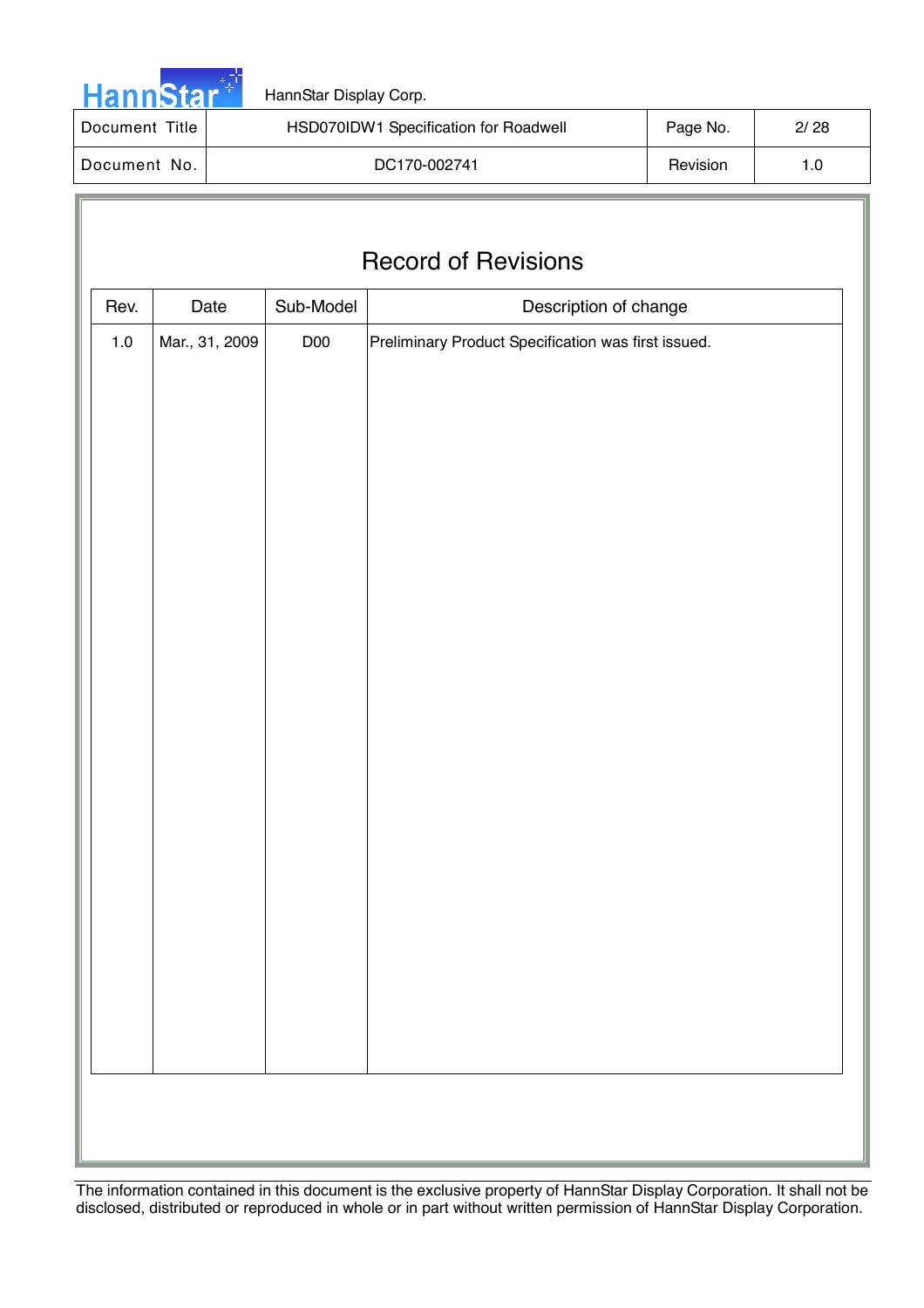

| Document Title | HSD070IDW1 Specification for Roadwell | Page No. | 3/28 |
|----------------|---------------------------------------|----------|------|
| Document No.   | DC170-002741                          |          | 1.0  |

# **Contents**

| 1.0  | p.4  |
|------|------|
| 2.0  | p.5  |
| 3.0  | p.6  |
| 4.0  | p.10 |
| 5.0  | p.11 |
| 6.0  | p.14 |
| 7.0  | p.22 |
| 8.0  | p.23 |
| 9.0  | p.25 |
| 10.0 | p.26 |
| 11.0 | p.27 |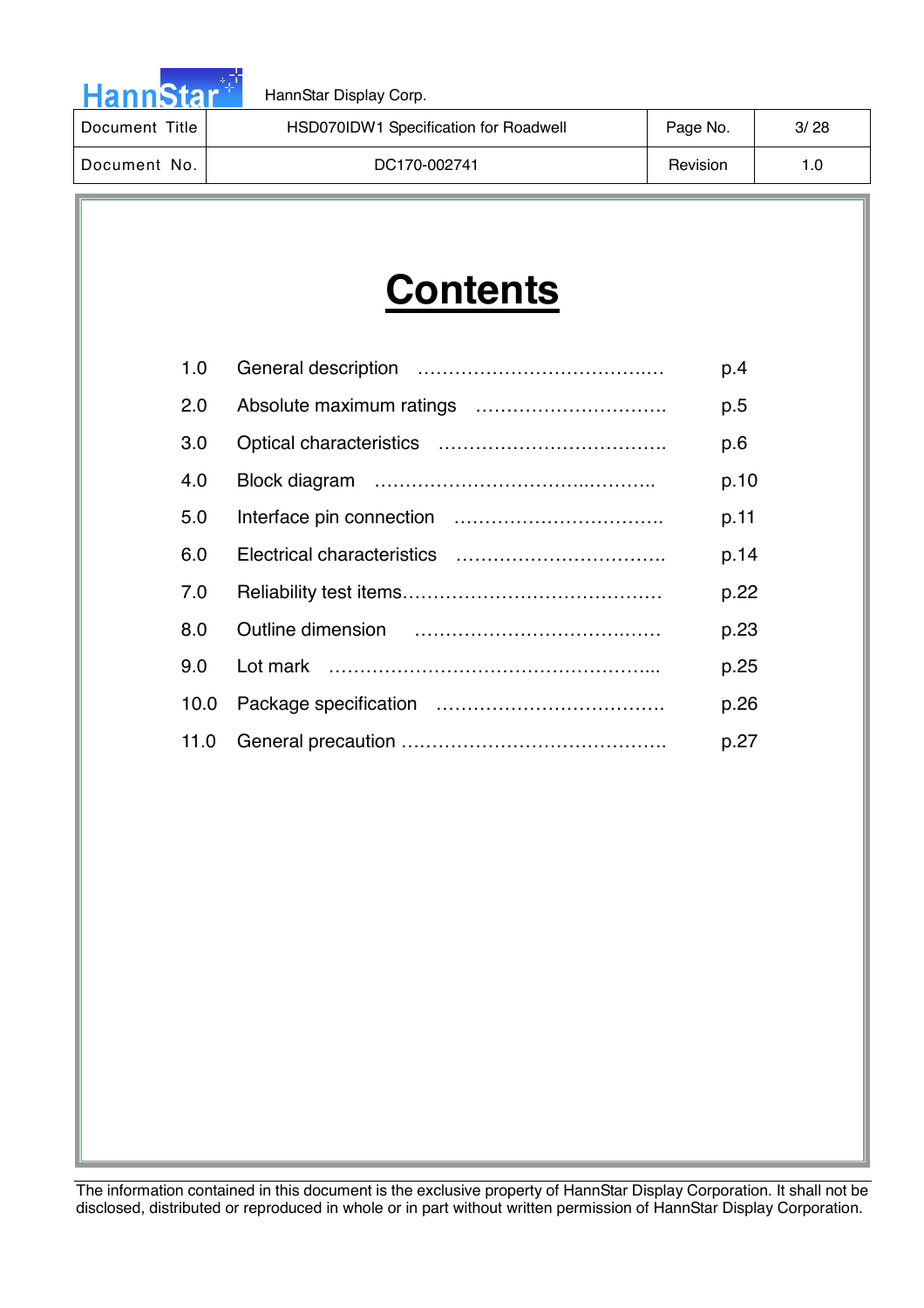

| Document Title | HSD070IDW1 Specification for Roadwell | Page No. | 4/28 |
|----------------|---------------------------------------|----------|------|
| Document No.   | DC170-002741                          | Revision | 1.0  |

# **1.0 GENERAL DESCRIPTION**

#### **1.1 Introduction**

HannStar Display model HSD070IDW1-D is a color active matrix thin film transistor (TFT) liquid crystal display (LCD) that uses amorphous silicon TFT as a switching device. This model is composed of a TFT LCD panel, a driving circuit and a backlight system. This TFT LCD has a 7.0 (16:9) inch diagonally measured active display area with WVGA (800 horizontal by 480 vertical pixel) resolution.

#### **1.2 Features**

- 7 (16:9 diagonal) inch configuration
- 6 bits + FRC driver with 1 channel TTL interface
- LED Backlight
- Up/Down, Left/Right reversion selection
- RoHS/ Halogen Free Compliance

#### **1.3 Applications**

- Automotive
- Mobile NB
- Digital Photo frame
- Multimedia applications and Others AV system

#### **1.4 General information**

|                          | Item              | Specification                             | Unit   |
|--------------------------|-------------------|-------------------------------------------|--------|
| <b>Outline Dimension</b> |                   | 164.9 x 100.0 x 5.7 (Typ.)                | mm     |
| Display area             |                   | 153.6(H) x 86.64(V)                       | mm     |
| Number of Pixel          |                   | 800 RGB(H) x 480(V)                       | pixels |
| Pixel pitch              |                   | $0.192(H) \times 0.1805(V)$               | mm     |
| Pixel arrangement        |                   | <b>RGB Vertical stripe</b>                |        |
| Display mode             |                   | Normally white                            |        |
| Surface treatment        |                   | Antiglare, Hard-Coating(3H) with EWV film |        |
| Weight                   |                   | 170 (Typ.)                                | g      |
| Back-light               |                   | Single LED (Side-Light type)              |        |
| lPower<br>Consumption    | <b>B/L System</b> | 1.68(Max.)                                | w      |

#### **1.5 Mechanical Information**

| Item                      |               | Min.  | Typ.  | Max.  | Unit |
|---------------------------|---------------|-------|-------|-------|------|
| Module<br><b>Size</b>     | Horizontal(H) | 164.6 | 164.9 | 165.2 | mm   |
|                           | Vertical(V)   | 99.7  | 100.0 | 100.3 | mm   |
|                           | Depth(D)      | 5.4   | 5.7   | 6.0   | mm   |
| Weight (Without inverter) |               |       | 170   |       | g    |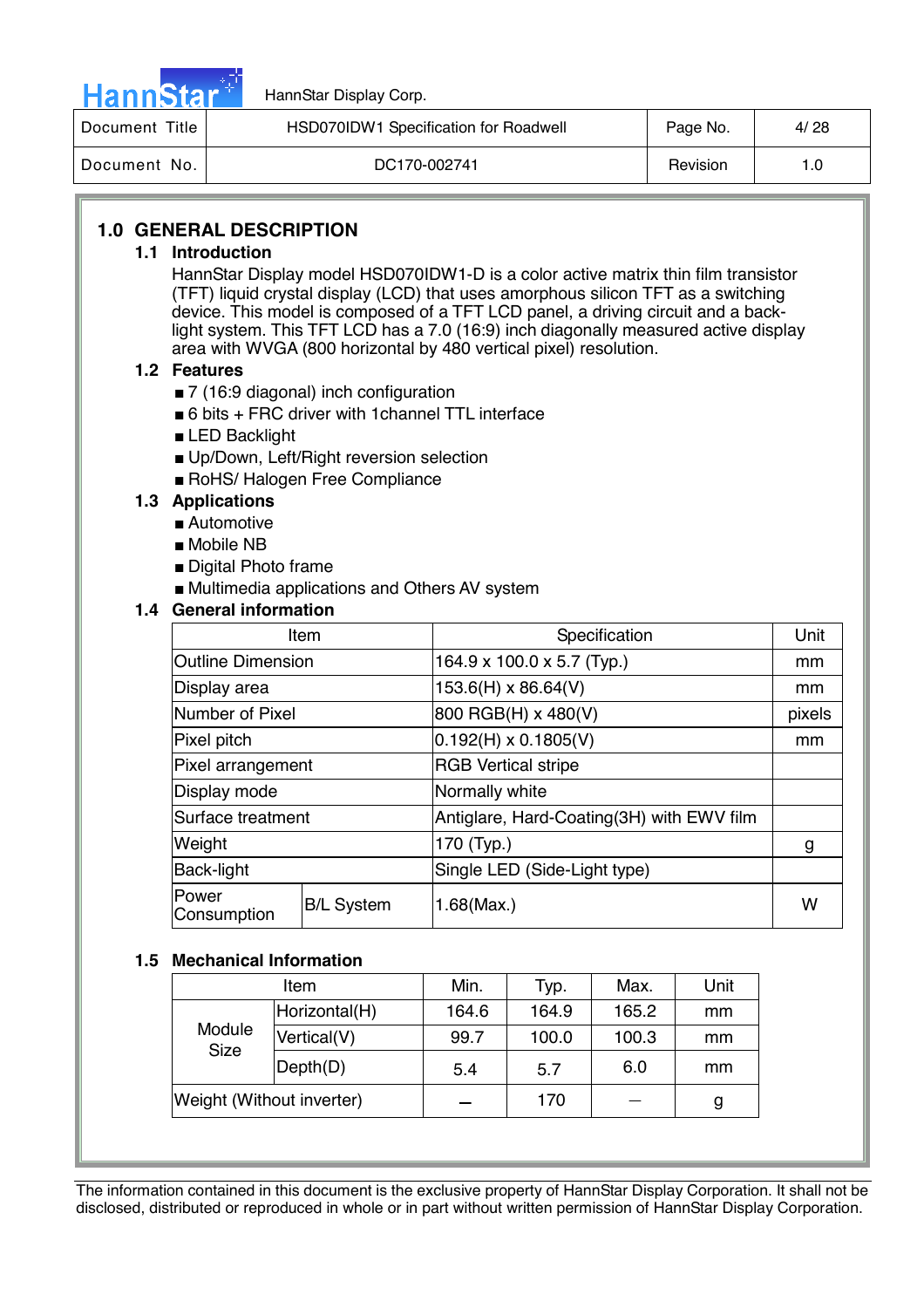

| Document Title | HSD070IDW1 Specification for Roadwell | Page No. | 5/28 |
|----------------|---------------------------------------|----------|------|
| Document No.   | DC170-002741                          | Revision |      |

# **2.0 ABSOLUTE MAXIMUM RATINGS 2.1 Electrical Absolute Rating**

#### **2.1.1 TFT LCD Module**

| Item                     | Symbol           | Min.   | Max.        | Unit | <b>Note</b> |
|--------------------------|------------------|--------|-------------|------|-------------|
| Power supply voltage     | <b>Vcc</b>       | $-0.3$ | 6.0         | v    | $GND=0$     |
|                          | $V_{GH}$         | 0.3    | 40          |      | $GND=0$     |
|                          | $V_{GL}$         | $-20$  | 0.3         |      | $GND=0$     |
|                          | AV <sub>DD</sub> | 0.5    | 15          |      | $AGND=0$    |
|                          | $V_{COM}$        | 0      | 6           |      |             |
| Logic Signal Input Level | $V_1$            | $-0.3$ | $Vec + 0.3$ |      |             |

#### **2.1.2 Back-Light Unit**

| Item        | Symbol | $TVP$ . | Max.                     | Unit | <b>Note</b>    |
|-------------|--------|---------|--------------------------|------|----------------|
| LED current |        | 140     | $\overline{\phantom{0}}$ | mA   | $(1)$ $(2)(3)$ |
| LED voltage | v.     | 10.5    |                          |      | $(1)$ $(2)(3)$ |

Note

- (1) Permanent damage may occur to the LCD module if beyond this specification. Functional operation should be restricted to the conditions described under normal operating conditions.
- (2) Ta = $25 \pm 2^{\circ}$ C
- (3) Test Condition: LED current 140 mA. The LED lifetime could be decreased if operating IL is larger than 140mA.

# **2.2 Environment Absolute Rating**

| Item                         | Symbol | Min. | Max. | Unit | <b>Note</b> |
|------------------------------|--------|------|------|------|-------------|
| <b>Operating Temperature</b> | opa    | -20  |      |      |             |
| Storage Temperature          | stg    | -30  | 80   | ∽    |             |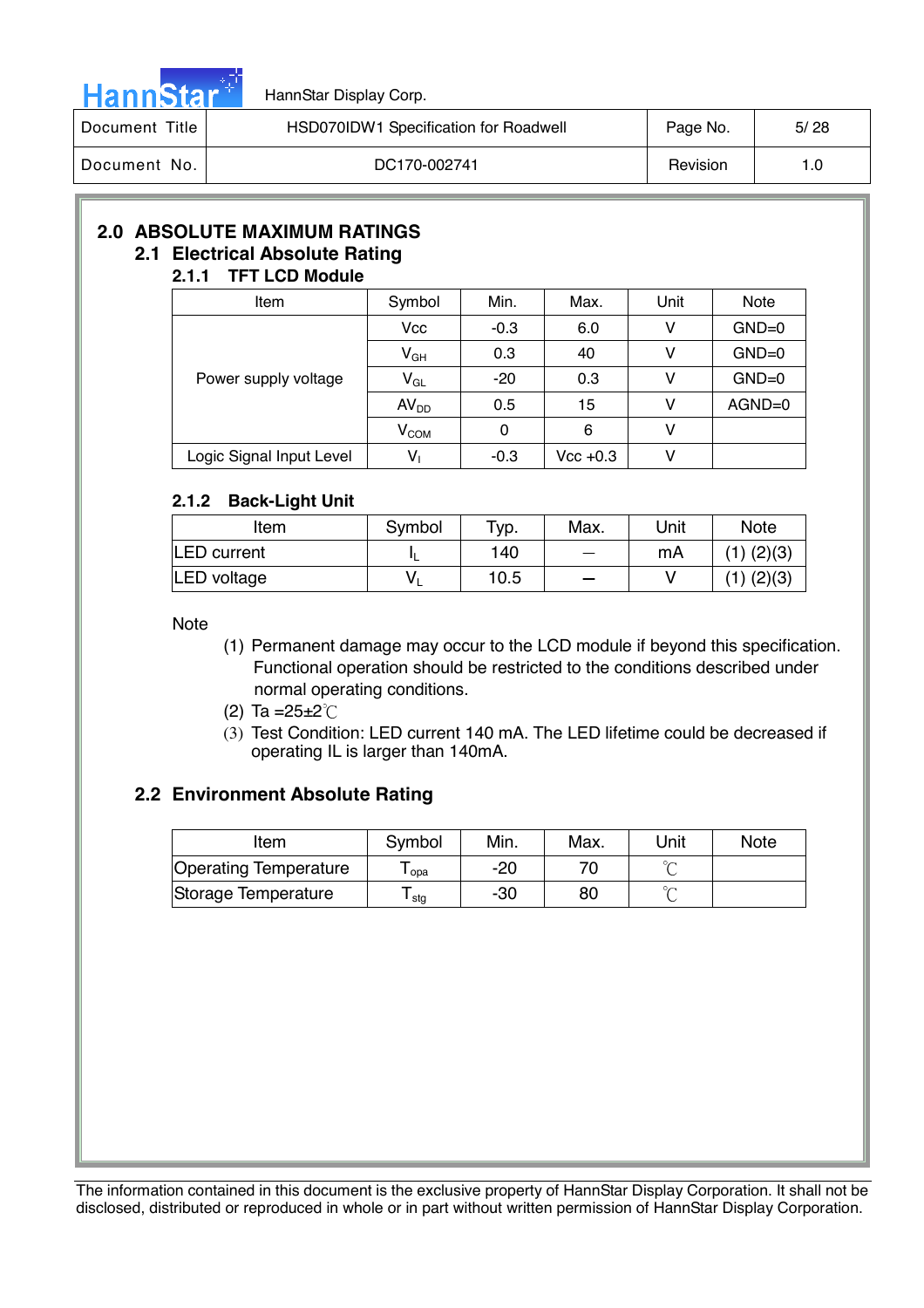

| Document Title | HSD070IDW1 Specification for Roadwell | Page No. | 6/28 |
|----------------|---------------------------------------|----------|------|
| Document No.   | DC170-002741                          | Revision |      |

### **3.0 OPTICAL CHARACTERISTICS 3.1 Optical specification**

| Item                         |                              |                         | Symbol Condition | Min.    | Typ.  | Max.           | Unit            | <b>Note</b>     |
|------------------------------|------------------------------|-------------------------|------------------|---------|-------|----------------|-----------------|-----------------|
| Contrast                     |                              | <b>CR</b>               |                  | 400     | 500   |                |                 | (1)(2)          |
| Response                     | <b>Rising</b>                | $\mathsf T_{\mathsf R}$ |                  |         | 5     | $\overline{7}$ |                 |                 |
| time                         | Falling                      | ТF                      | $\Theta = 0$     |         | 20    | 28             | msec            | (1)(3)          |
| White luminance              |                              | $Y_L$                   | Normal           | 280     | 350   | $\frac{1}{1}$  | $\text{cd/m}^2$ | (1)(4)          |
| (Center)                     |                              |                         | viewing          |         |       |                |                 | $(l_L = 140mA)$ |
| Color                        |                              | $W_{x}$                 | angle            | 0.260   | 0.310 | 0.360          |                 |                 |
| chromaticity<br>(CIE1931)    | White                        | $W_{V}$                 |                  | 0.280   | 0.330 | 0.380          |                 |                 |
|                              |                              | $\Theta_L$              |                  | 60      | 75    |                |                 |                 |
|                              | Hor.                         | $\Theta$ R              |                  | 60      | 75    |                |                 | (1)(4)          |
| Viewing<br>angle             |                              | $\Theta$ u              | CR > 10          | 40      | 60    |                |                 |                 |
|                              | Ver.                         | $\Theta_{\mathsf{D}}$   |                  | 50      | 70    |                |                 |                 |
| <b>Brightness uniformity</b> |                              | B <sub>UNI</sub>        | $\Theta = 0$     | 70      |       |                | $\%$            | (5)(7)          |
|                              | <b>Optima View Direction</b> |                         |                  | O'<br>6 | clock |                |                 | (6)             |

# **3.2 Measuring Condition**

- Measuring surrounding: dark room
- **ELED current**  $I_L$ **: 140mA**
- Ambient temperature: 25±2°C
- 15min. warm-up time.

#### **3.3 Measuring Equipment**

- FPM520 of Westar Display technologies, INC., which utilized SR-3 for Chromaticity and BM-5A for other optical characteristics.
- Measuring spot size:  $20 \sim 21$  mm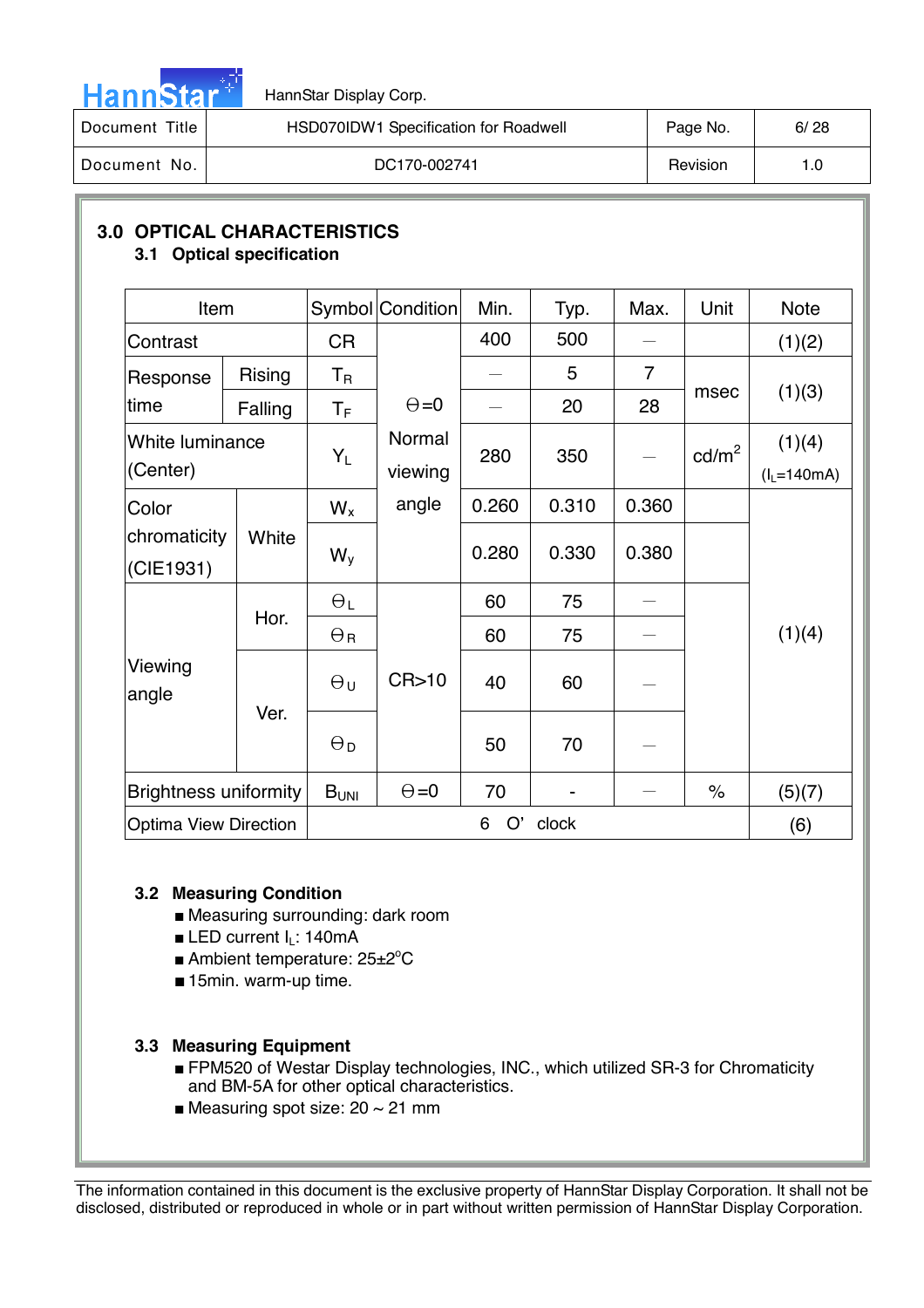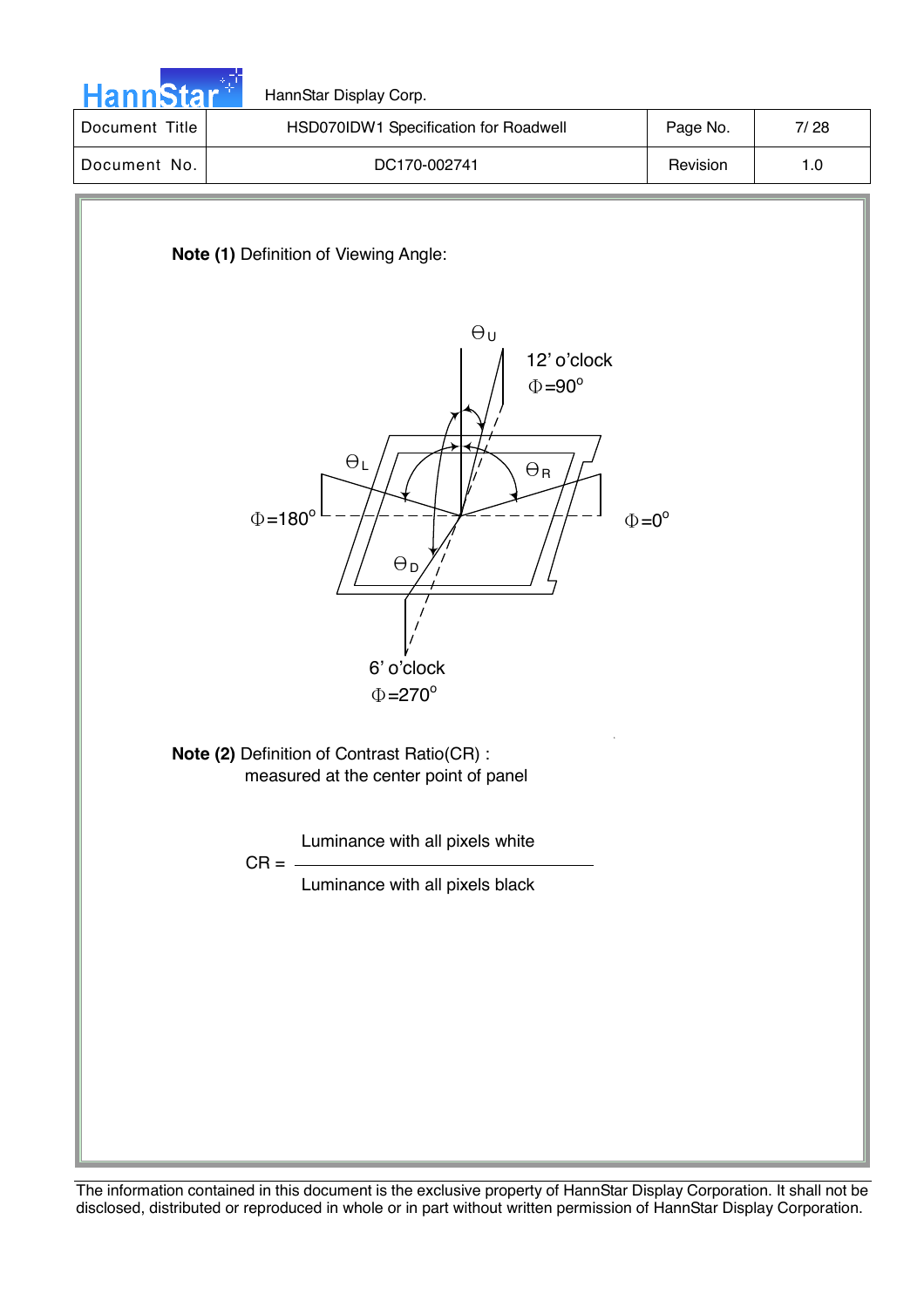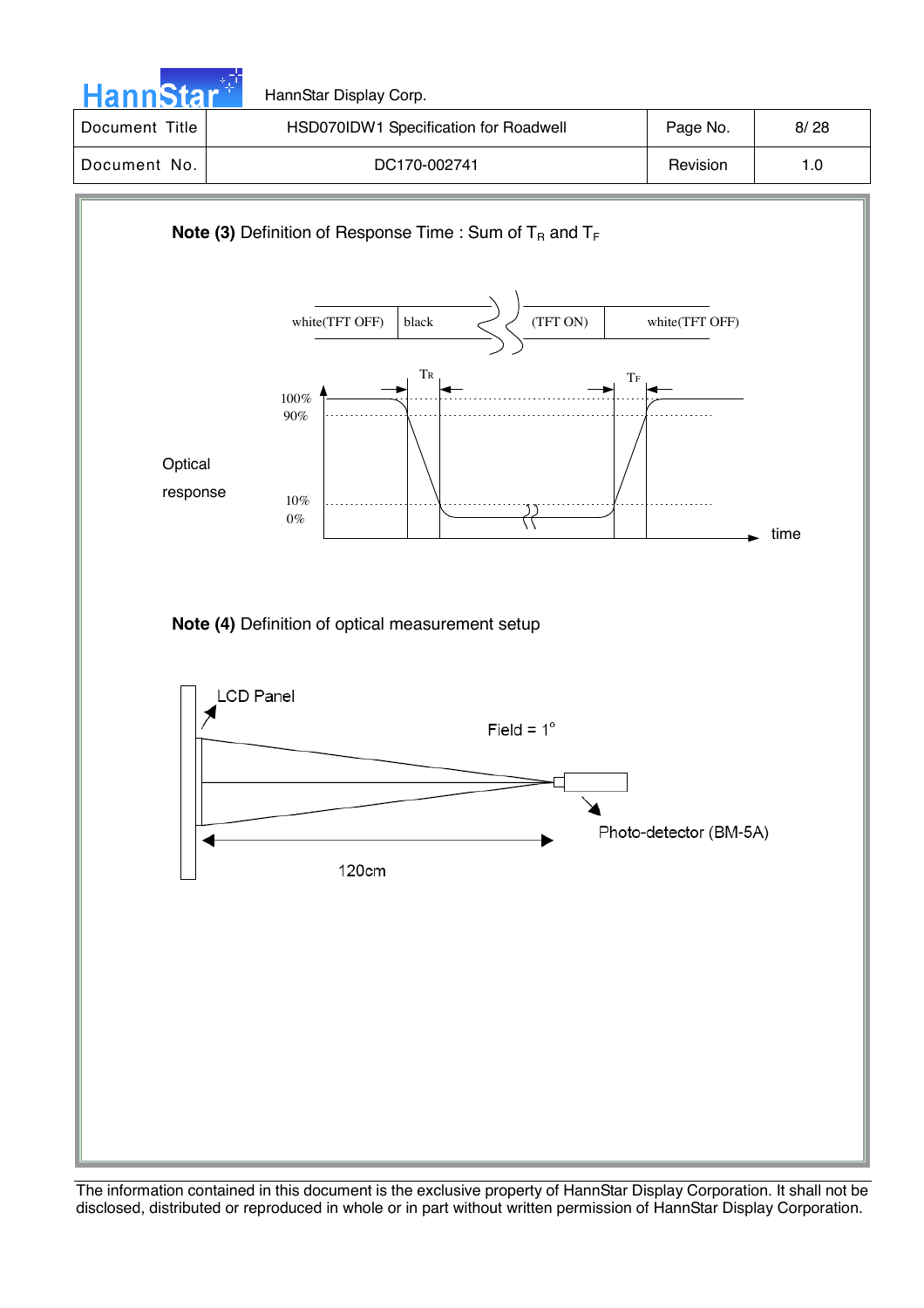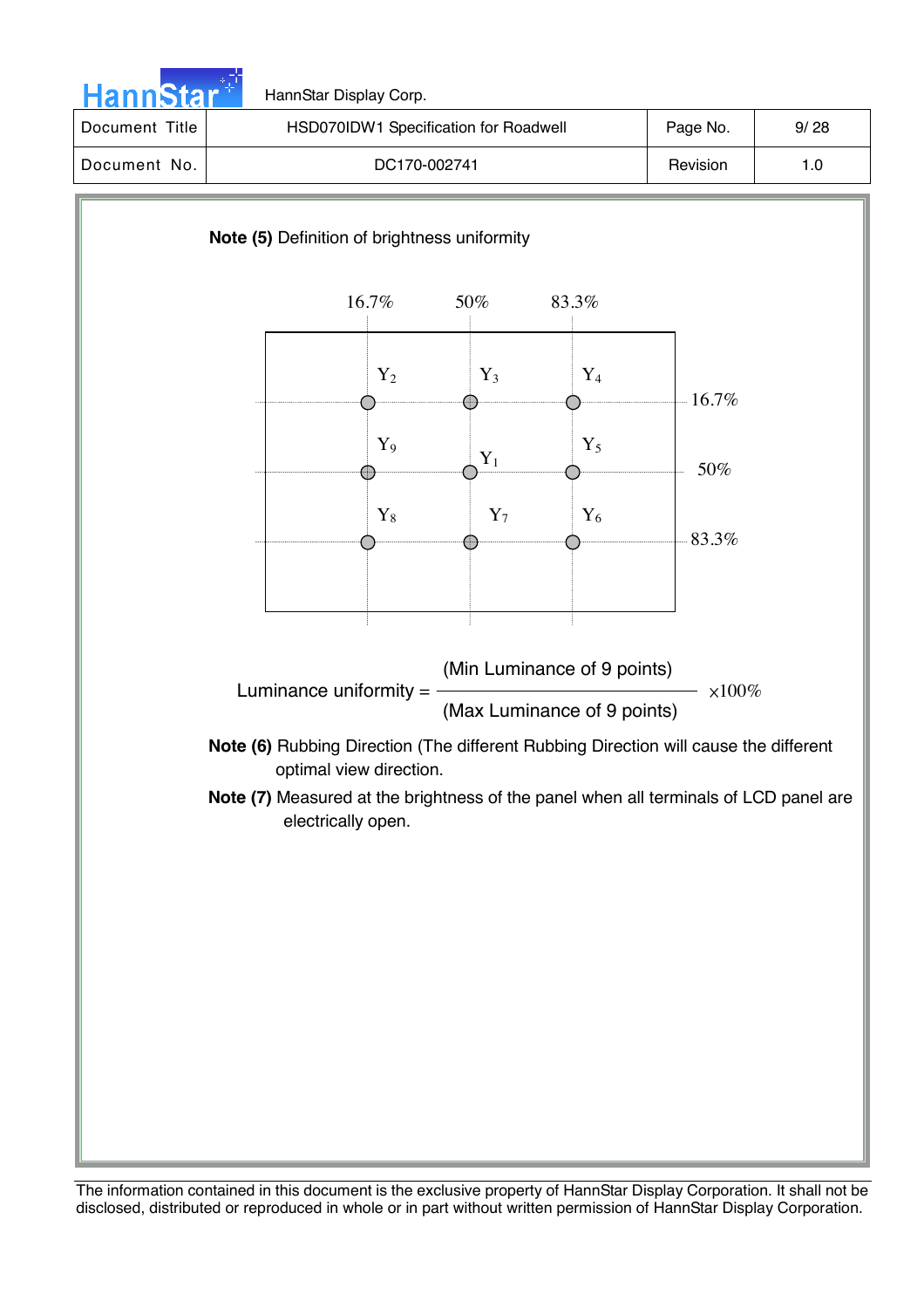

HannStar Display Corp.

| Document Title | HSD070IDW1 Specification for Roadwell | Page No. | 10/28 |
|----------------|---------------------------------------|----------|-------|
| Document No.   | DC170-002741                          | Revision |       |

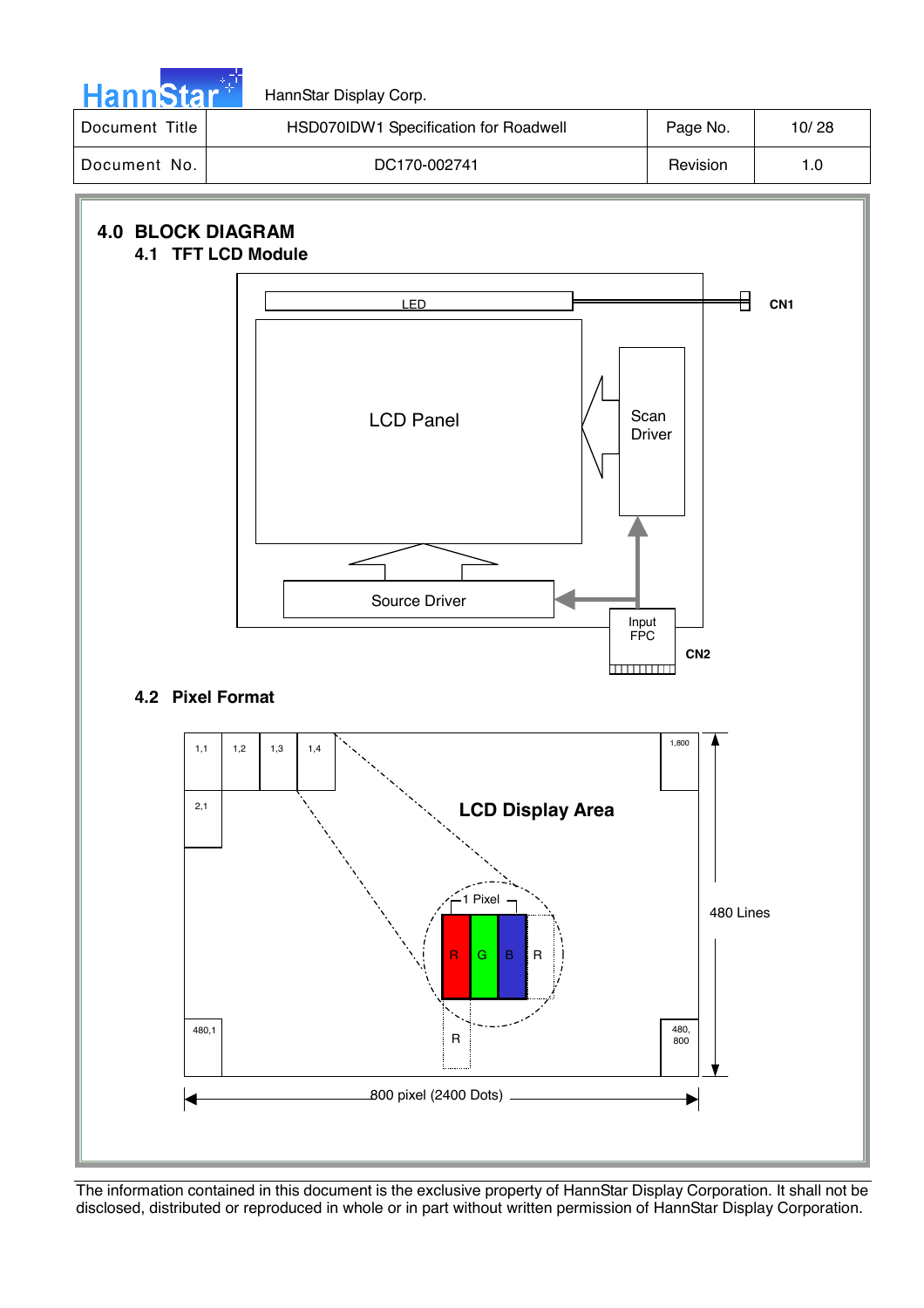

| Document Title | HSD070IDW1 Specification for Roadwell | Page No. | 11/28 |
|----------------|---------------------------------------|----------|-------|
| Document No.   | DC170-002741                          | Revision | 1.0   |

# **5.0 INTERFACE PIN CONNECTION**

### **5.1 TFT LCD Module**

CN2 (Input signal): FPC Down Connector, (FH28-60S-0.5SH (HIROSE), 60pin,pitch = 0.5mm)

| <b>Terminal</b> | <b>Symbol</b>  | I/O          | <b>Function</b>      |  |  |
|-----------------|----------------|--------------|----------------------|--|--|
| no.             |                |              |                      |  |  |
| 1               | <b>AGND</b>    | $\mathsf{P}$ | Analog Ground        |  |  |
| $\overline{2}$  | <b>AVDD</b>    | P            | Analog Power         |  |  |
| 3               | <b>VCC</b>     | $\mathsf{P}$ | <b>Digital Power</b> |  |  |
| 4               | R <sub>0</sub> | I            | Data Input(LSB)      |  |  |
| 5               | R <sub>1</sub> | I            | Data Input           |  |  |
| 6               | R <sub>2</sub> | I            | Data Input           |  |  |
| $\overline{7}$  | R <sub>3</sub> | I            | Data Input           |  |  |
| 8               | R <sub>4</sub> | I            | Data Input           |  |  |
| 9               | R <sub>5</sub> | I            | Data Input           |  |  |
| 10              | R <sub>6</sub> | I            | Data Input           |  |  |
| 11              | R <sub>7</sub> | I            | Data Input(MSB)      |  |  |
| 12              | G <sub>0</sub> | I            | Data Input(LSB)      |  |  |
| 13              | G <sub>1</sub> | I            | Data Input           |  |  |
| 14              | G <sub>2</sub> | I            | Data Input           |  |  |
| 15              | G <sub>3</sub> | I            | Data Input           |  |  |
| 16              | G <sub>4</sub> | I            | Data Input           |  |  |
| 17              | G <sub>5</sub> | I            | Data Input           |  |  |
| 18              | G <sub>6</sub> | I            | Data Input           |  |  |
| 19              | G7             | $\mathsf{I}$ | Data Input(MSB)      |  |  |
| 20              | B <sub>0</sub> | I            | Data Input(LSB)      |  |  |
| 21              | B <sub>1</sub> | I            | Data Input           |  |  |
| 22              | B <sub>2</sub> | I            | Data Input           |  |  |
| 23              | B3             | I            | Data Input           |  |  |
| 24              | B4             | I            | Data Input           |  |  |
| 25              | B <sub>5</sub> | I            | Data Input           |  |  |
| 26              | B <sub>6</sub> | I            | Data Input           |  |  |
| 27              | <b>B7</b>      | I            | Data Input(MSB)      |  |  |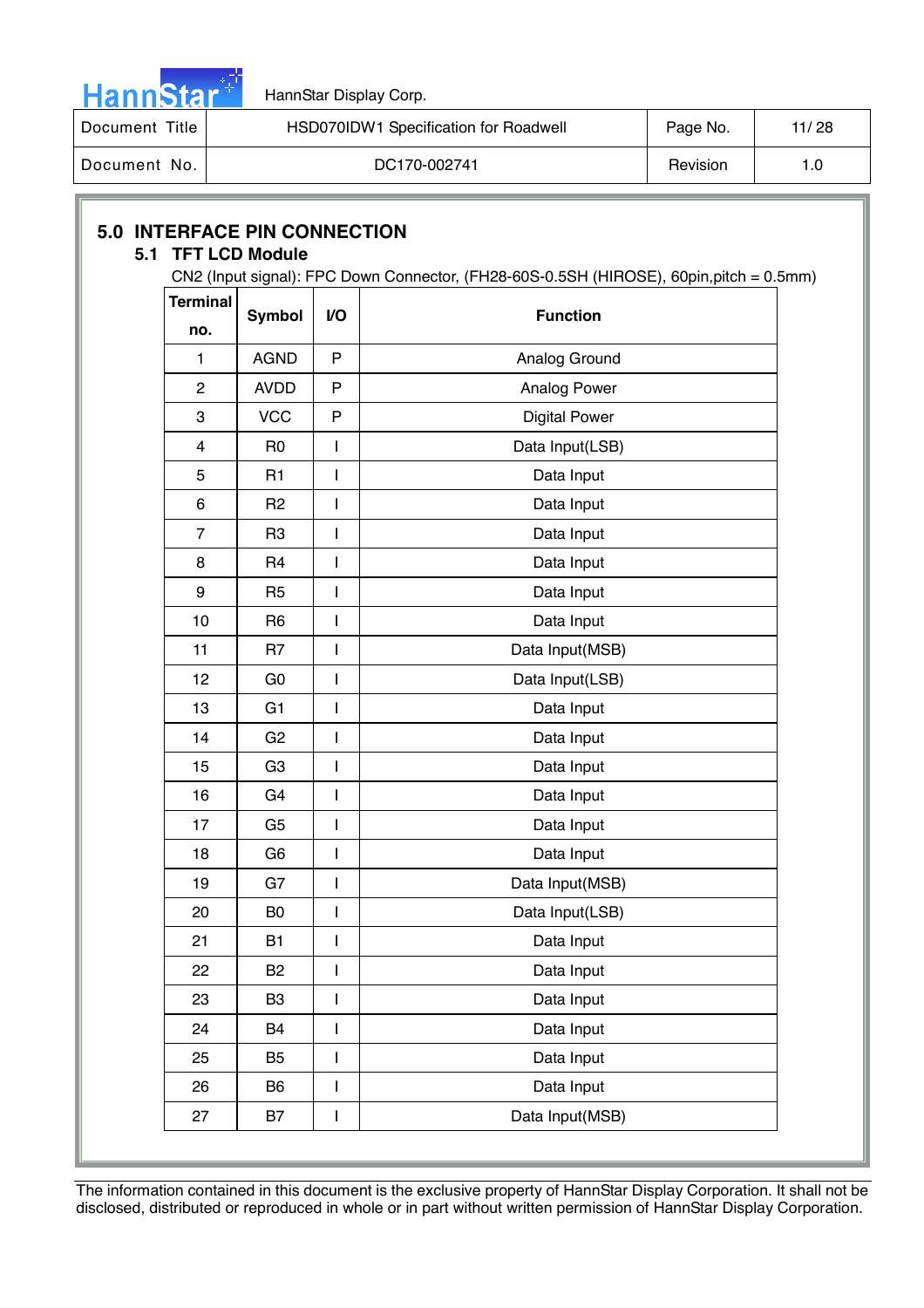

Document Title | HSD070IDW1 Specification for Roadwell | Page No. | 12/28

Document No. 1.0

| <b>Terminal</b><br>no. | Symbol        | V <sub>O</sub> | <b>Function</b>                                                   |  |
|------------------------|---------------|----------------|-------------------------------------------------------------------|--|
| 28                     | <b>DCLK</b>   | L              | Clock input                                                       |  |
| 29                     | DE            | L              | Data Enable signal                                                |  |
| 30                     | <b>HSD</b>    | I              | Horizontal sync input. Negative polarity                          |  |
| 31                     | <b>VSD</b>    | L              | Vertical sync input. Negative polarity                            |  |
|                        |               | L              | DE/SYNC mode select .normally pull high H:DE                      |  |
| 32                     | MODE3         |                | mode.L:HSD/VSD mode                                               |  |
|                        |               |                | global reset pin. Active low to enter reset state. suggest to     |  |
| 33                     | <b>RSTB</b>   | I              | connecting with an RC reset circuit for stability .normally pull  |  |
|                        |               |                | high.                                                             |  |
|                        |               |                | standby mode, normally pull high STBYB="1", normal                |  |
| 34                     | <b>STBYB</b>  | L              | operation STBYB="0",timming control , soruce driver will turn     |  |
|                        |               |                | off, all output are high-Z                                        |  |
|                        |               |                | Source right or left sequence control. SHLR="L", shift left: last |  |
| 35                     | <b>SHLR</b>   | I              | data=S1<-S2S1200=first data SHLR="H", shift right:first           |  |
|                        |               |                | data=S1->SS2S1200=last data                                       |  |
| 36                     | <b>VCC</b>    | P              | <b>Digital Power</b>                                              |  |
|                        |               |                | gate up or down scan control. UPDN="L", DOWN shift:               |  |
| 37                     | <b>UPDN</b>   | L              | G1->G2->G480; UPDN="H", up shift: G1<-G2<-G480                    |  |
| 38                     | <b>GND</b>    | P              | <b>Digital Ground</b>                                             |  |
| 39                     | <b>AGND</b>   | P              | Analog Ground                                                     |  |
| 40                     | <b>AVDD</b>   | P              | Analog Power                                                      |  |
| 41                     | <b>VCOMin</b> | I              | For external VCOM DC input(Optional)                              |  |
|                        |               |                | Dithering setting: DITH="H" 6bit resolution (last 2 bits of       |  |
| 42                     | <b>DITH</b>   | I              | input data truncated) (default setting) DITH="L" 8bit             |  |
|                        |               |                | resolution                                                        |  |
| 43                     | <b>NC</b>     | $\blacksquare$ | Not connect                                                       |  |
| 44                     | NC            | ٠              | Not connect                                                       |  |
| 45                     | V10           | P              | Gamma correction voltage reference                                |  |
| 46                     | V9            | P              | Gamma correction voltage reference                                |  |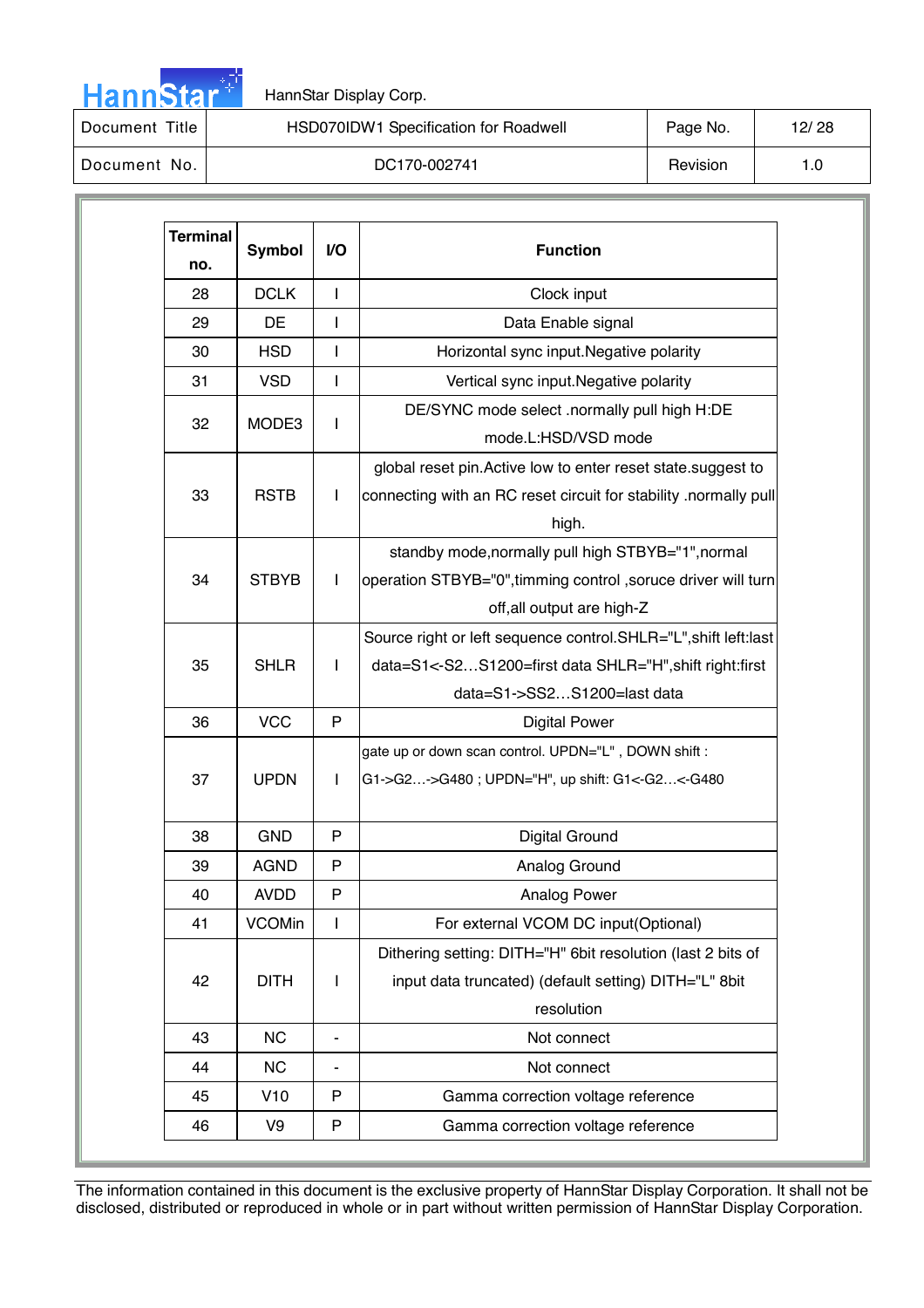

| Document Title | HSD070IDW1 Specification for Roadwell | Page No. | 13/28 |
|----------------|---------------------------------------|----------|-------|
| Document No.   | DC170-002741                          | Revision |       |

| Terminal<br>no. | <b>Symbol</b>  | VO. | <b>Function</b>                    |  |  |
|-----------------|----------------|-----|------------------------------------|--|--|
| 47              | V8             | P   | Gamma correction voltage reference |  |  |
| 48              | V <sub>7</sub> | P   | Gamma correction voltage reference |  |  |
| 49              | V6             | P   | Gamma correction voltage reference |  |  |
| 50              | V <sub>5</sub> | P   | Gamma correction voltage reference |  |  |
| 51              | V4             | P   | Gamma correction voltage reference |  |  |
| 52              | V3             | P   | Gamma correction voltage reference |  |  |
| 53              | V <sub>2</sub> | P   | Gamma correction voltage reference |  |  |
| 54              | V <sub>1</sub> | P   | Gamma correction voltage reference |  |  |
| 55              | <b>NC</b>      |     | Not connect                        |  |  |
| 56              | <b>VGH</b>     | P   | Positive Power for TFT             |  |  |
| 57              | <b>VCC</b>     | P   | <b>Digital Power</b>               |  |  |
| 58              | VGL            | P   | Negative Power for TFT             |  |  |
| 59              | <b>GND</b>     | P   | <b>Digital Ground</b>              |  |  |
| 60              | NC.            |     | Not connect                        |  |  |

#### **5.2 Back-Light Unit**

**CN1** LED Power Source (**BHSR-02VS-1**) or equivalent Mating Connector: (**SBHT-002T-P0.5**) or equivalent

| Terminal no. | 3vmbol | Function                        |
|--------------|--------|---------------------------------|
|              |        | LED power supply (high voltage) |
|              |        | LED power supply (low voltage)  |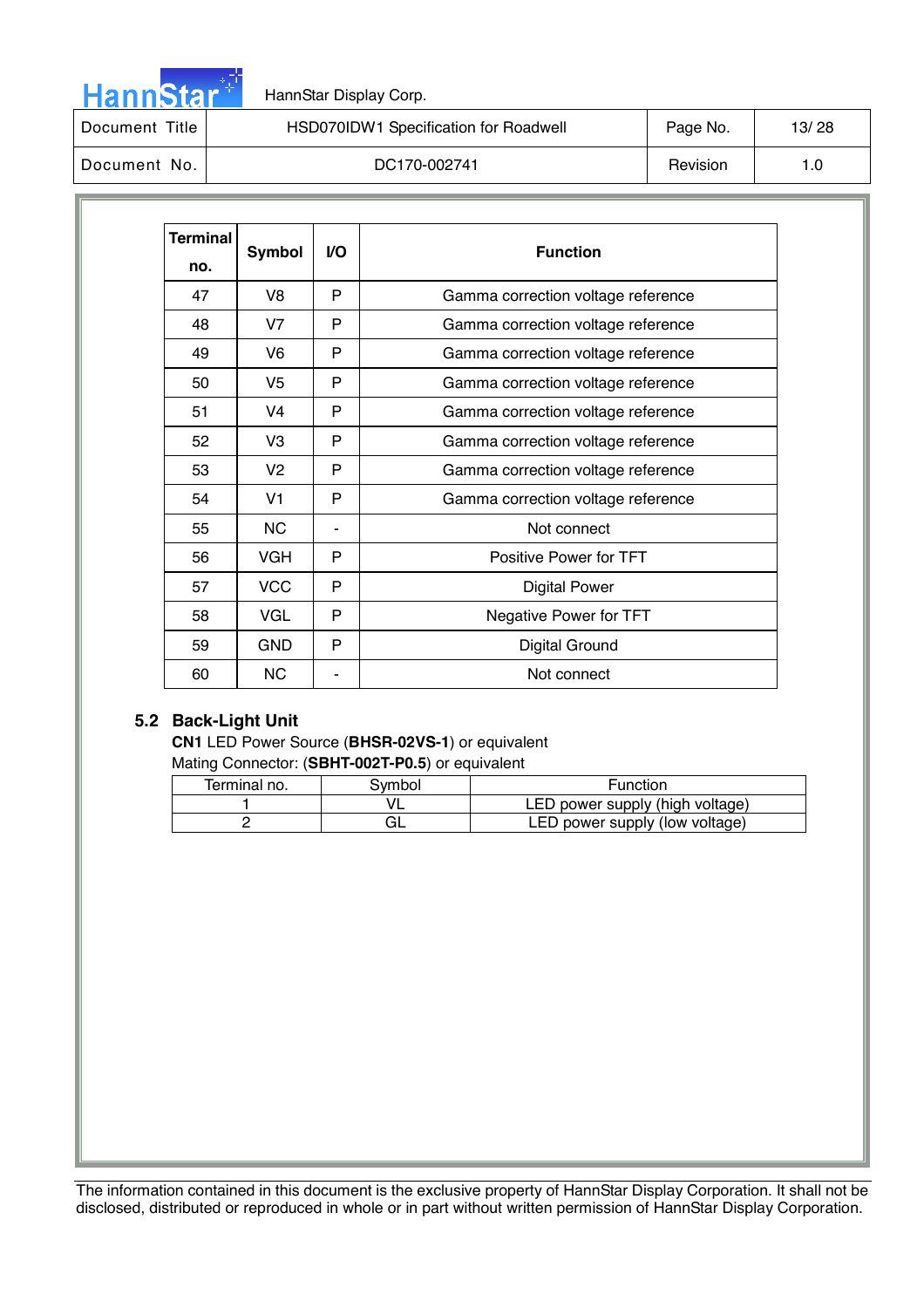

| Document Title | HSD070IDW1 Specification for Roadwell | Page No. | 14/28 |
|----------------|---------------------------------------|----------|-------|
| Document No.   | DC170-002741                          | Revision |       |

#### **6.0 ELECTRICAL CHARACTERISTICS 6.1 TFT LCD Module**

| <b>Item</b>                        | Symbol                 | Min.     | Typ.  | Max.       | Unit | <b>Note</b>         |
|------------------------------------|------------------------|----------|-------|------------|------|---------------------|
|                                    | <b>Vcc</b>             | 2.7      | 3.0   | 3.5        | v    |                     |
|                                    | V <sub>GH</sub>        | 14.5     | 15    | 20         | v    |                     |
| Supply Voltage                     | $V_{GL}$               | $-10$    | $-7$  | $-6.5$     | V    |                     |
|                                    | <b>AV<sub>DD</sub></b> | 9.85     | 10    | 10.15      | V    |                     |
| <b>VCOM</b>                        | <b>V</b> comin         | ۰        | 3.9   |            | V    |                     |
| Input signal                       | $V_{iH}$               | 0.7 Vcc  |       | <b>Vcc</b> | V    | Note $(1)$          |
| voltage                            | Vil                    | $\Omega$ |       | 0.3 Vcc    | V    |                     |
|                                    | $I_{DD}$               | ۰        | 5.426 |            | mA   | $Vcc = 3.0V$        |
| Current of power                   | ADD                    |          | 24.1  | ۰          | mA   | $AVDD=10 V (Black)$ |
| supply                             | lан                    | ۰        | 0.128 |            | mA   | $VGH=15V$           |
|                                    | <b>I</b> GL            | ۰        | 0.344 |            | mA   | $V_{GL} = -7V$      |
| Input level of<br>V1~V5            | Vx                     | AVDD/2-  |       | $AVDD-0.1$ | V    |                     |
| Input level of<br>$V_6 \sim V_1 0$ | Vx                     | $0.1 -$  |       | AVDD/2-    | V    |                     |

Note (1): HSYNC, VSYNC, DE, Digital Data

Note (2): Be sure to apply the power voltage as the power sequence spec.

Note (3): DGND=AGND=0V,)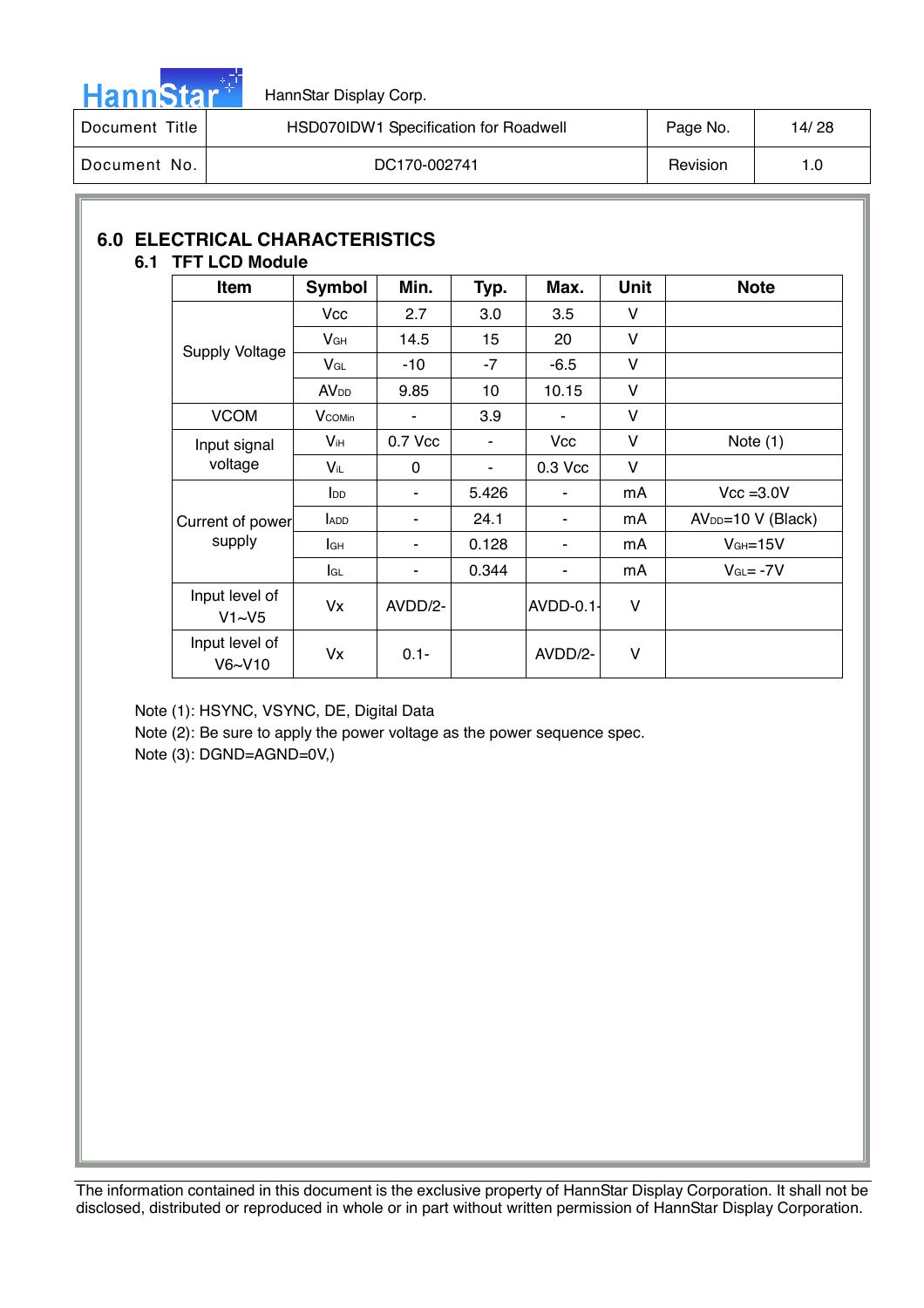

| Document Title | HSD070IDW1 Specification for Roadwell | Page No. | 15/28 |
|----------------|---------------------------------------|----------|-------|
| Document No.   | DC170-002741                          | Revision |       |

# **6.2 Back-Light Unit**

The backlight system is an edge-lighting type with 21 LED. The characteristics of the LED is shown in the following tables.

| Item                    | Symbol | Min.   | Typ. | Max. | Unit | <b>Note</b> |
|-------------------------|--------|--------|------|------|------|-------------|
| <b>LED</b> current      |        |        | 140  |      | mA   | (2)         |
| LED voltage             | VL     |        | 10.5 |      |      |             |
| Operating LED life time | Hr     | 20,000 |      |      | Hour | (1)(2)      |



- Note (1) LED life time (Hr) can be defined as the time in which it continues to operate under the condition:  $Ta = 25 \pm 3 \degree C$ , typical IL value indicated in the above table until the brightness becomes less than 50%.
- Note (2) The "LED life time" is defined as the module brightness decrease to 50% original brightness at Ta=25 $\degree$ C and IL=140mA. The LED lifetime could be decreased if operating IL is larger than 140mA. The constant current driving method is suggested.

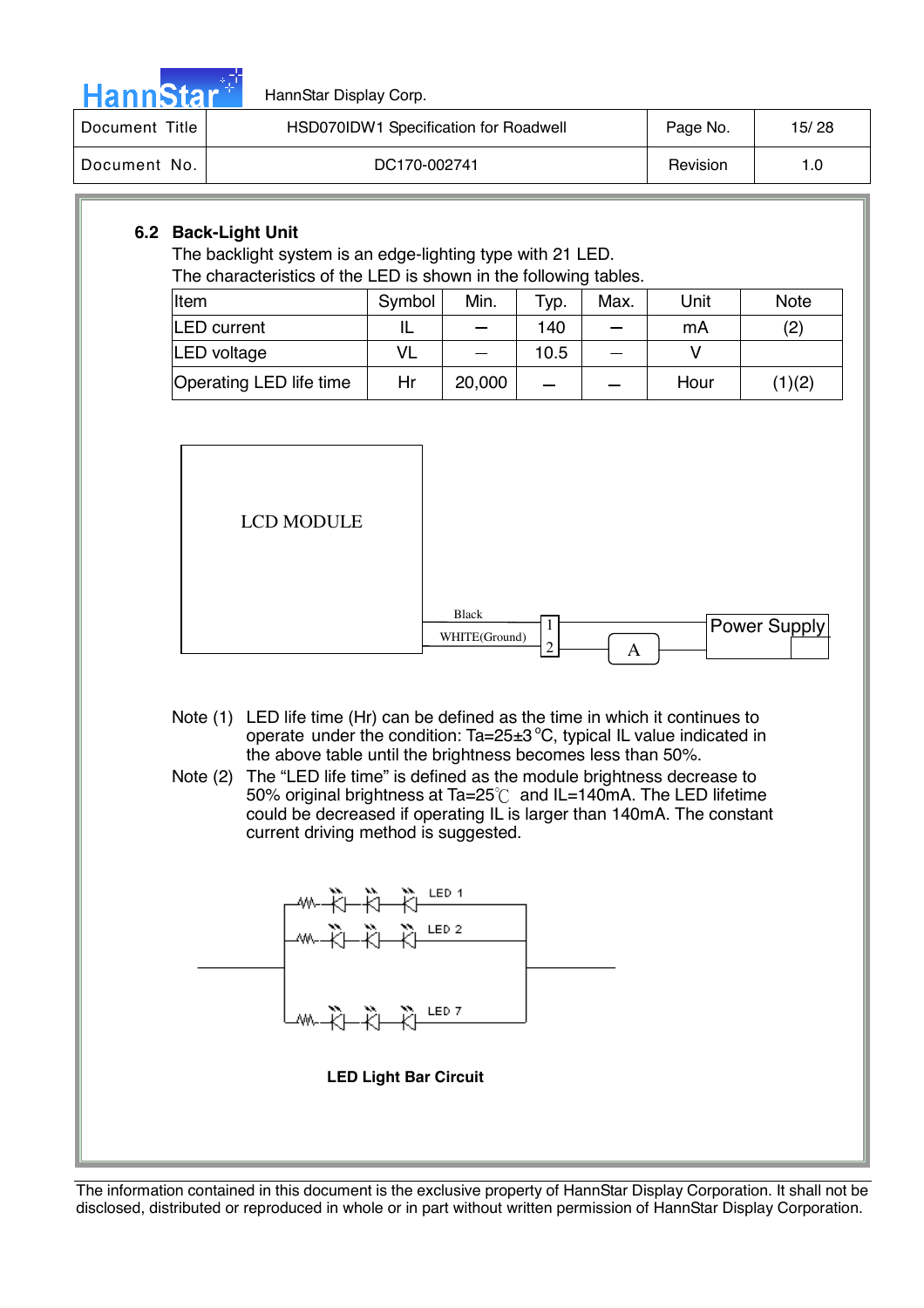

| Document Title | HSD070IDW1 Specification for Roadwell | Page No. | 16/28 |
|----------------|---------------------------------------|----------|-------|
| Document No.   | DC170-002741                          | Revision |       |

# Note (3) Suggested Schematic of LED Back-Light Driver



#### **Suggested Schematic of LED Back-Light Driver**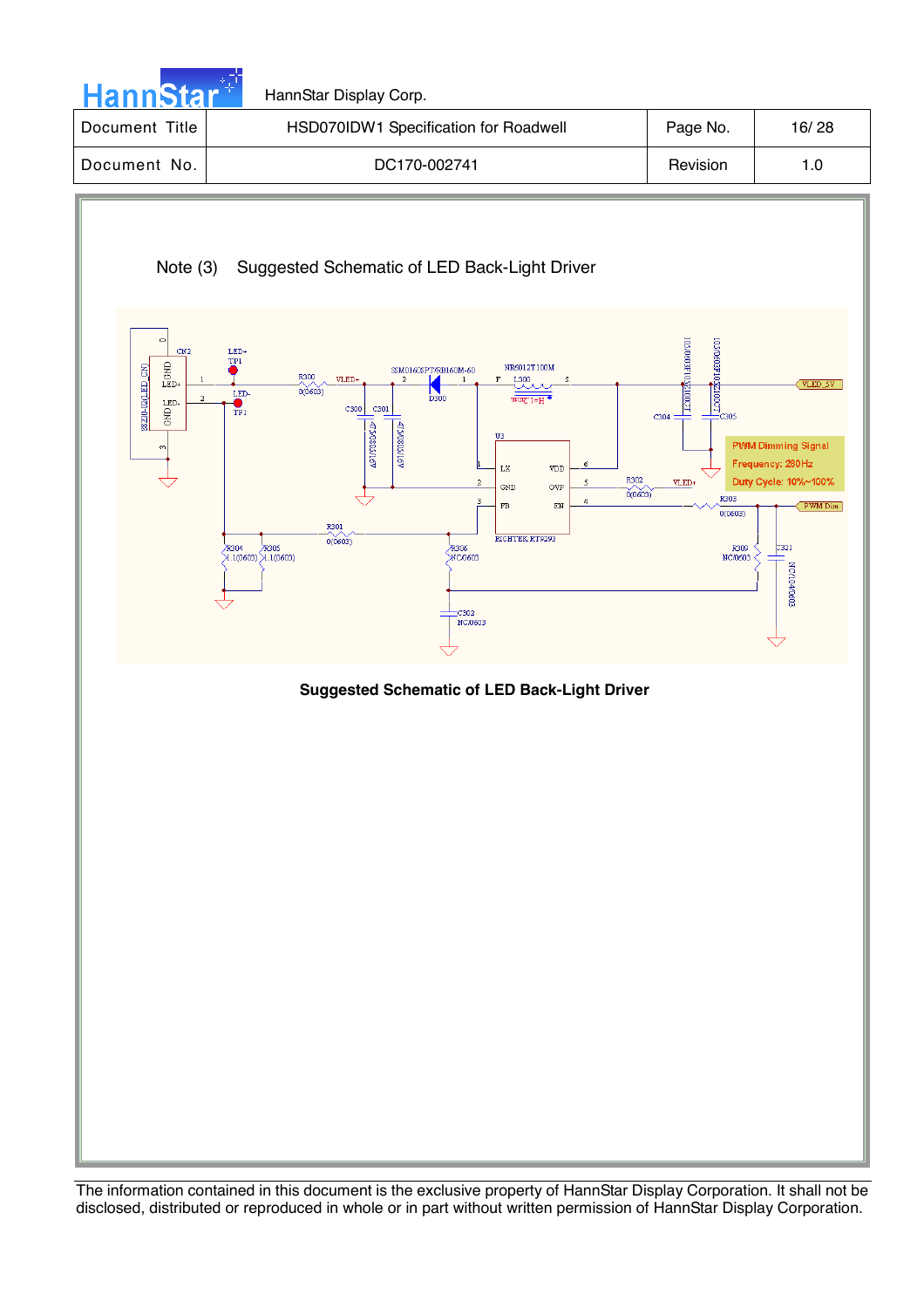

| Document Title | HSD070IDW1 Specification for Roadwell | Page No. | 17/28 |
|----------------|---------------------------------------|----------|-------|
| Document No.   | DC170-002741                          | Revision | 1.O   |

# **6.3 AC Characteristics**

| Item                    | <b>Symbol</b> | Min.         | Typ. | Max. | Unit        | <b>Note</b> |
|-------------------------|---------------|--------------|------|------|-------------|-------------|
| DCLK cycle time         | Tcph          | 25           |      |      | ns          |             |
| <b>DCLK</b> frequency   | fclk          |              | 30   | 40   | MHz         |             |
| DCLK pulse duty         | Tcwh          | 40           | 50   | 60   | $\%$        |             |
| VSD setup time          | Tvst          | 8            |      |      | ns          |             |
| VSD hold time           | Tvhd          | 8            |      |      | ns          |             |
| HSD setup time          | Thst          | 8            |      |      | ns          |             |
| HSD hold time           | Thhd          | 8            |      |      | ns          |             |
| Data setup time         | Tdsu          | 8            |      |      | ns          |             |
| Data hold time          | Tdhd          | 8            |      |      | ns          |             |
| DE setup time           | Tesu          | 8            |      |      | ns          |             |
| DE hold time            | Tehd          | 8            |      |      | ns          |             |
| Horizontal display area | thd           |              | 800  |      | <b>Tcph</b> |             |
| HSD period time         | th            |              | 928  |      | Tcph        |             |
| HSD pulse width         | thpw          | $\mathbf{1}$ | 48   |      | <b>Tcph</b> |             |
| HSD back porch          | thb           |              | 40   |      | Tcph        |             |
| HSD front porch         | thfp          |              | 40   |      | Tcph        |             |
| Vertical display area   | tvd           |              | 480  |      | th          |             |
| VSD period time         | tv            |              | 525  |      | th          |             |
| VSD pulse width         | tvpw          |              | 3    |      | th          |             |
| VSD back porch          | tvb           |              | 29   |      | th          |             |
| VSD front porch         | tvfp          |              | 13   |      | th          |             |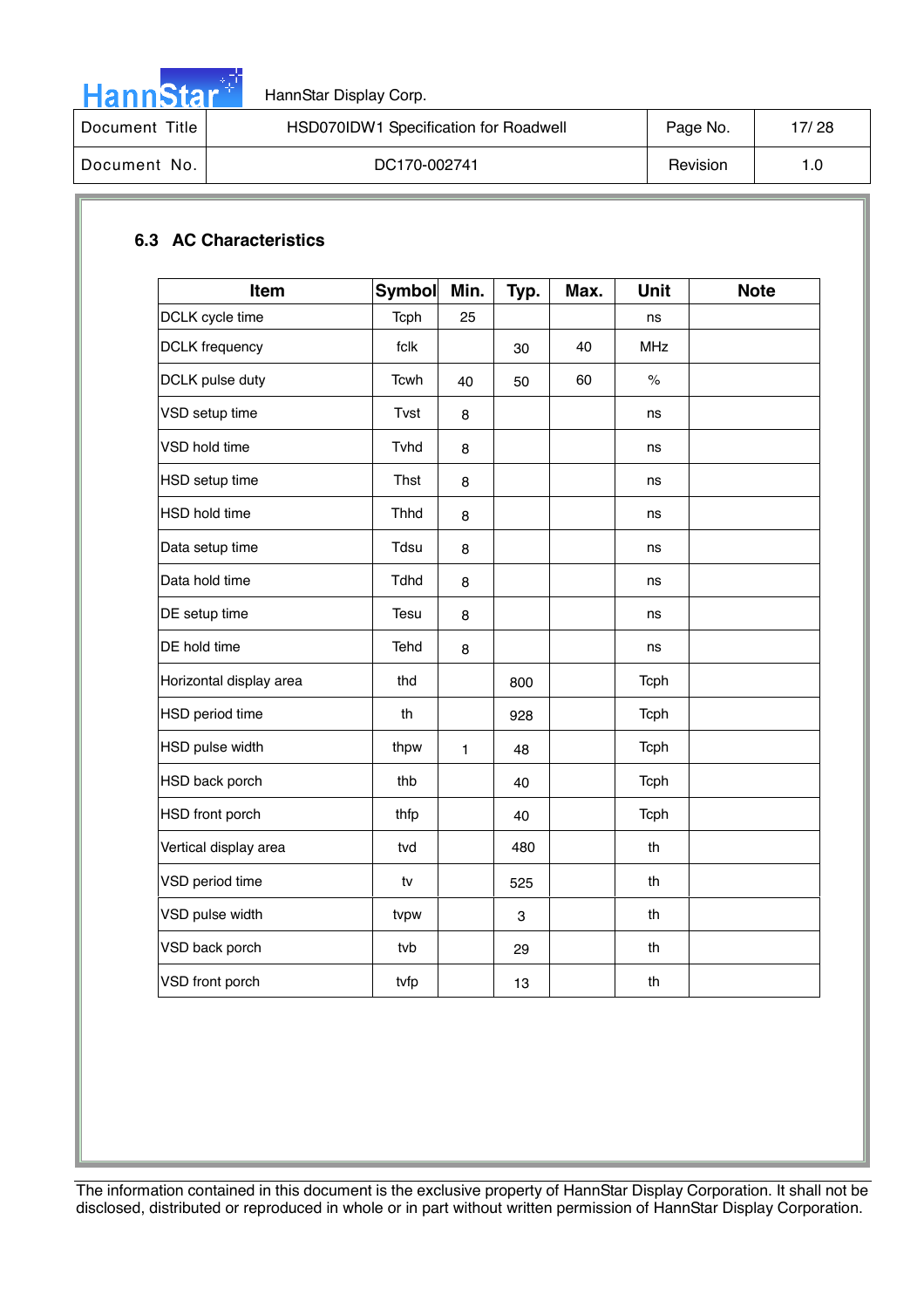



The information contained in this document is the exclusive property of HannStar Display Corporation. It shall not be disclosed, distributed or reproduced in whole or in part without written permission of HannStar Display Corporation.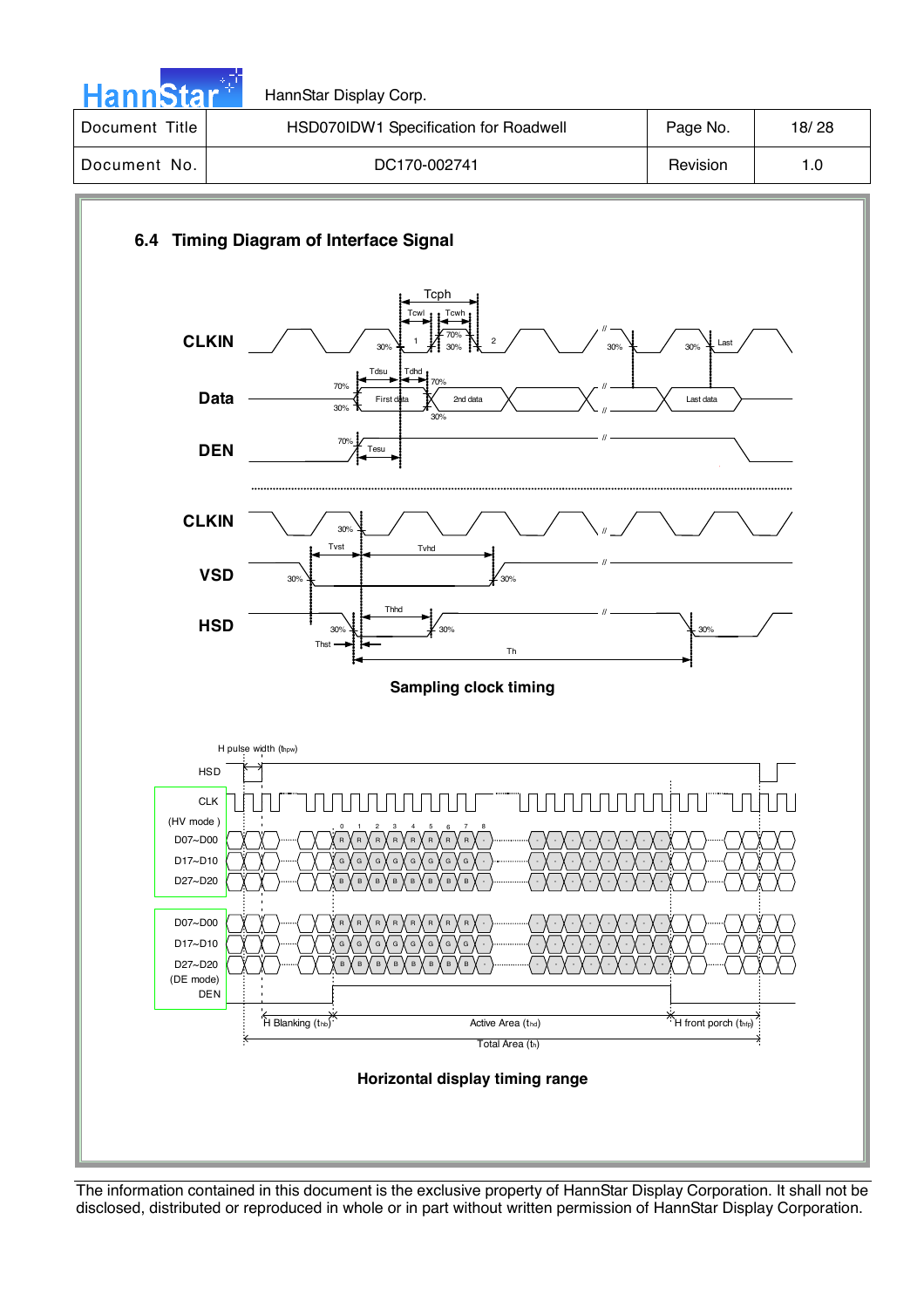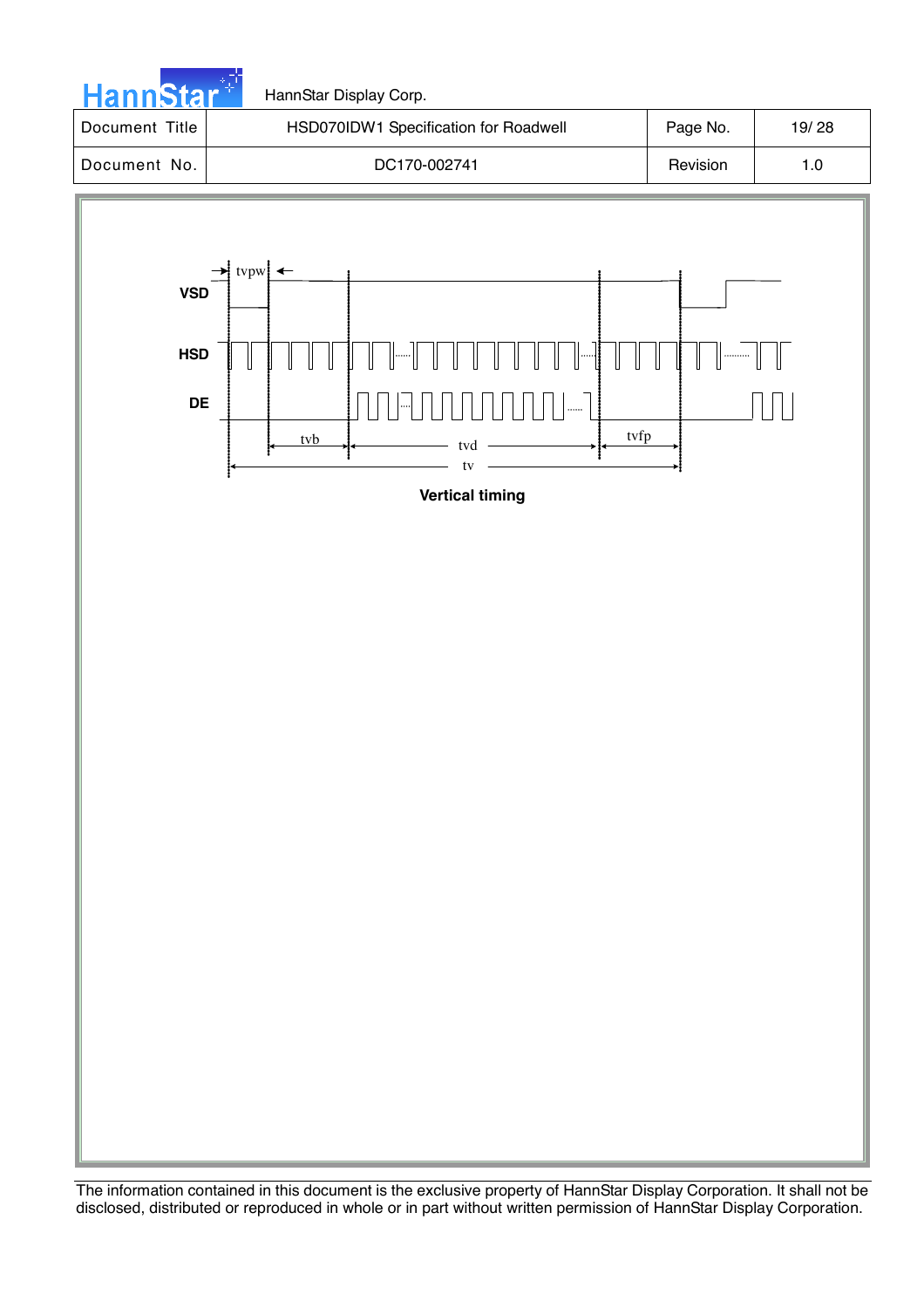

| Document Title | HSD070IDW1 Specification for Roadwell | Page No. | 20/28 |
|----------------|---------------------------------------|----------|-------|
| Document No.   | DC170-002741                          | Revision | 1.0   |

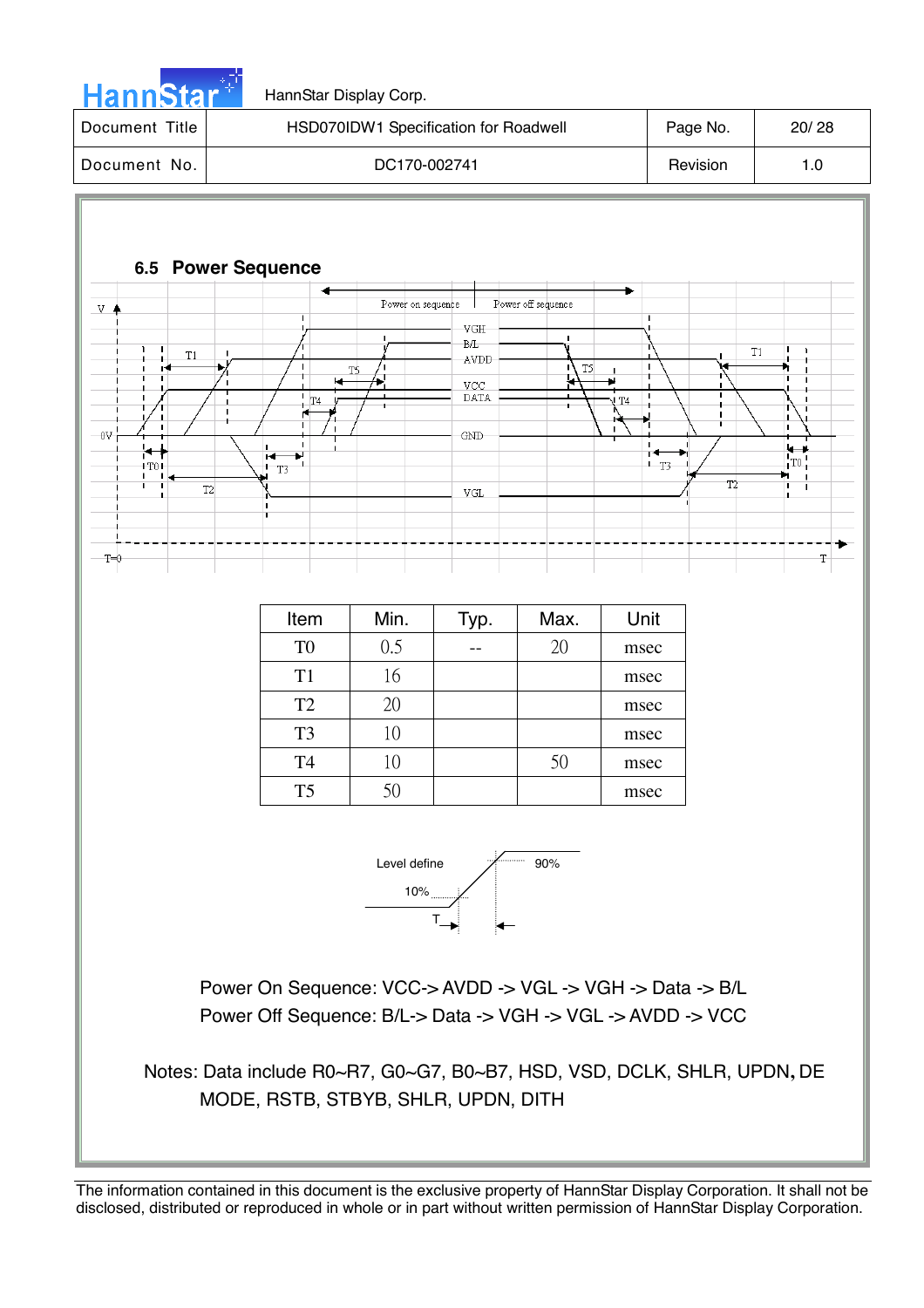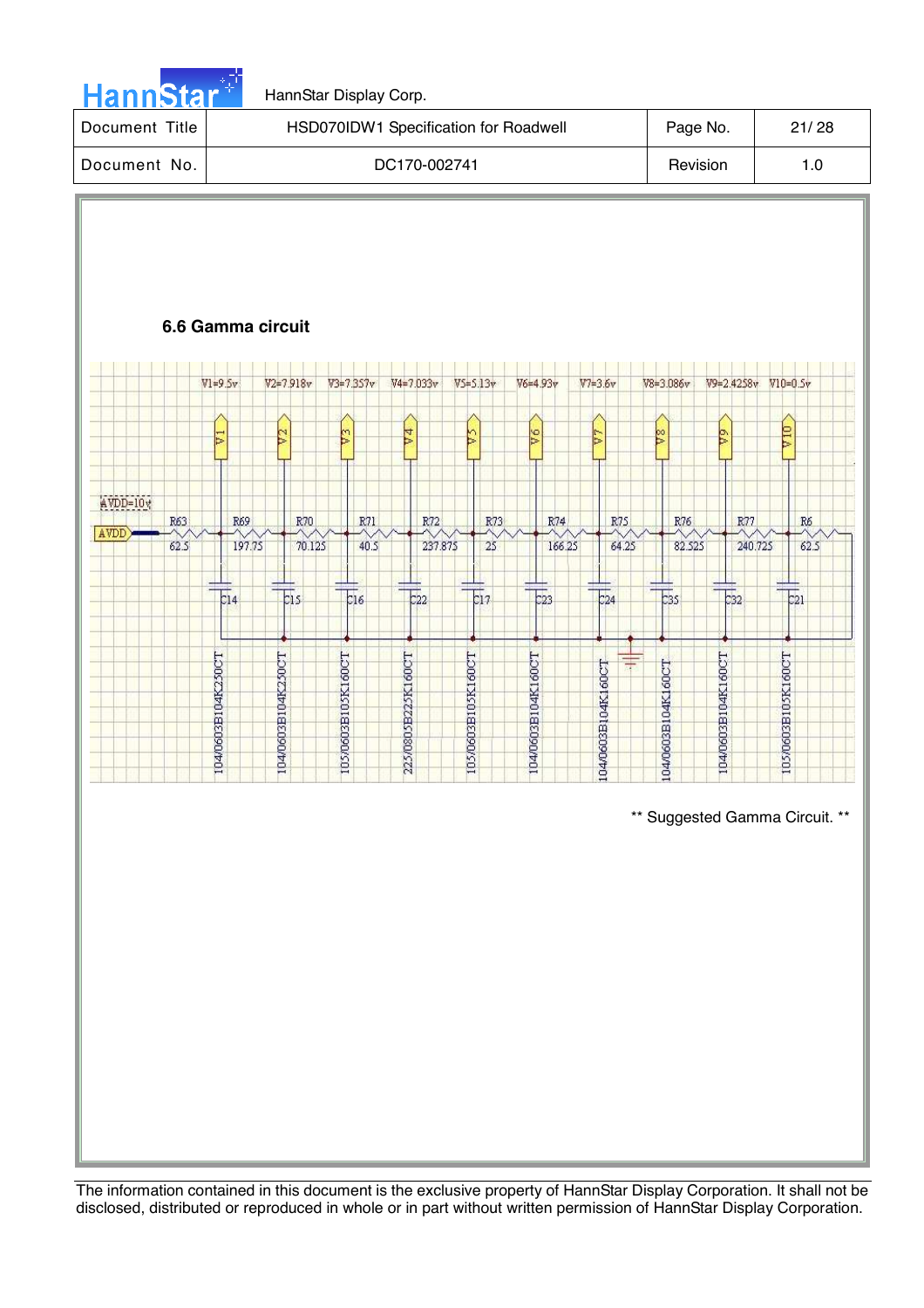| <u>annsta</u> |  |
|---------------|--|

| Document Title | HSD070IDW1 Specification for Roadwell | Page No. | 22/28 |
|----------------|---------------------------------------|----------|-------|
| Document No.   | DC170-002741                          | Revision |       |

| No.            | <b>Item</b>                                       | <b>Conditions</b>                                                                 | Remark        |
|----------------|---------------------------------------------------|-----------------------------------------------------------------------------------|---------------|
|                | 1 High Temperature Storage                        | Ta= $+80^{\circ}$ C, 240hrs                                                       |               |
|                | 2 Low Temperature Storage                         | Ta=-30°C, 240hrs                                                                  |               |
| 3              | <b>High Temperature Operation</b>                 | Ta= $+70^{\circ}$ C, 240hrs                                                       |               |
| 4              | Low Temperature Operation                         | Ta=-20°C, 240hrs                                                                  |               |
| 5              | High Temperature and High Humidity<br>(operation) | Ta=+60 $^{\circ}$ C, 90%RH, 240hrs                                                |               |
|                | 6 Thermal Cycling Test (non operation)            | $-30^{\circ}$ C(30min) $\rightarrow +80^{\circ}$ C(30min), 200cycles              |               |
| $\overline{7}$ | Electrostatic Discharge                           | $\pm$ 200V,200pF(0 $\Omega$ ) 1 time/each terminal                                |               |
| 8              | Vibration                                         | 1.Random:                                                                         |               |
|                |                                                   | 1.04Grms, 5~500Hz, X/Y/Z,                                                         |               |
|                |                                                   | 30min/each direction                                                              |               |
|                |                                                   | 2. Sine:                                                                          |               |
|                |                                                   | Freq. Range: 8~33.3Hz                                                             |               |
|                |                                                   | Stoke: 1.3mm                                                                      |               |
|                |                                                   | Sweep: 2.9G, 33.3~400Hz                                                           |               |
|                |                                                   | X/Z: 2hr, Y: 4hr, cyc: 15min                                                      |               |
| 9              | Shock                                             | 100G, 6ms, $\pm X$ , $\pm Y$ , $\pm Z$                                            | JIS C7021,    |
|                |                                                   | 3 time for each direction                                                         | $A-10$        |
|                |                                                   |                                                                                   | (Condition A) |
|                | 10 Vibration (with carton)                        | Random: 0.015G^2/Hz, 5~200Hz                                                      |               |
|                |                                                   | -6dB/Octave, 200~400Hz                                                            |               |
|                |                                                   | XYZ each direction: 2hr                                                           |               |
|                | 11 Drop (with carton)                             | <b>JIS Z0202</b>                                                                  |               |
|                |                                                   | 1 corner, 3 edges, 6 surfaces                                                     |               |
|                | Note:<br>judged before the reliability stress.    | There is no display function NG issue occurred, all the cosmetic specification is |               |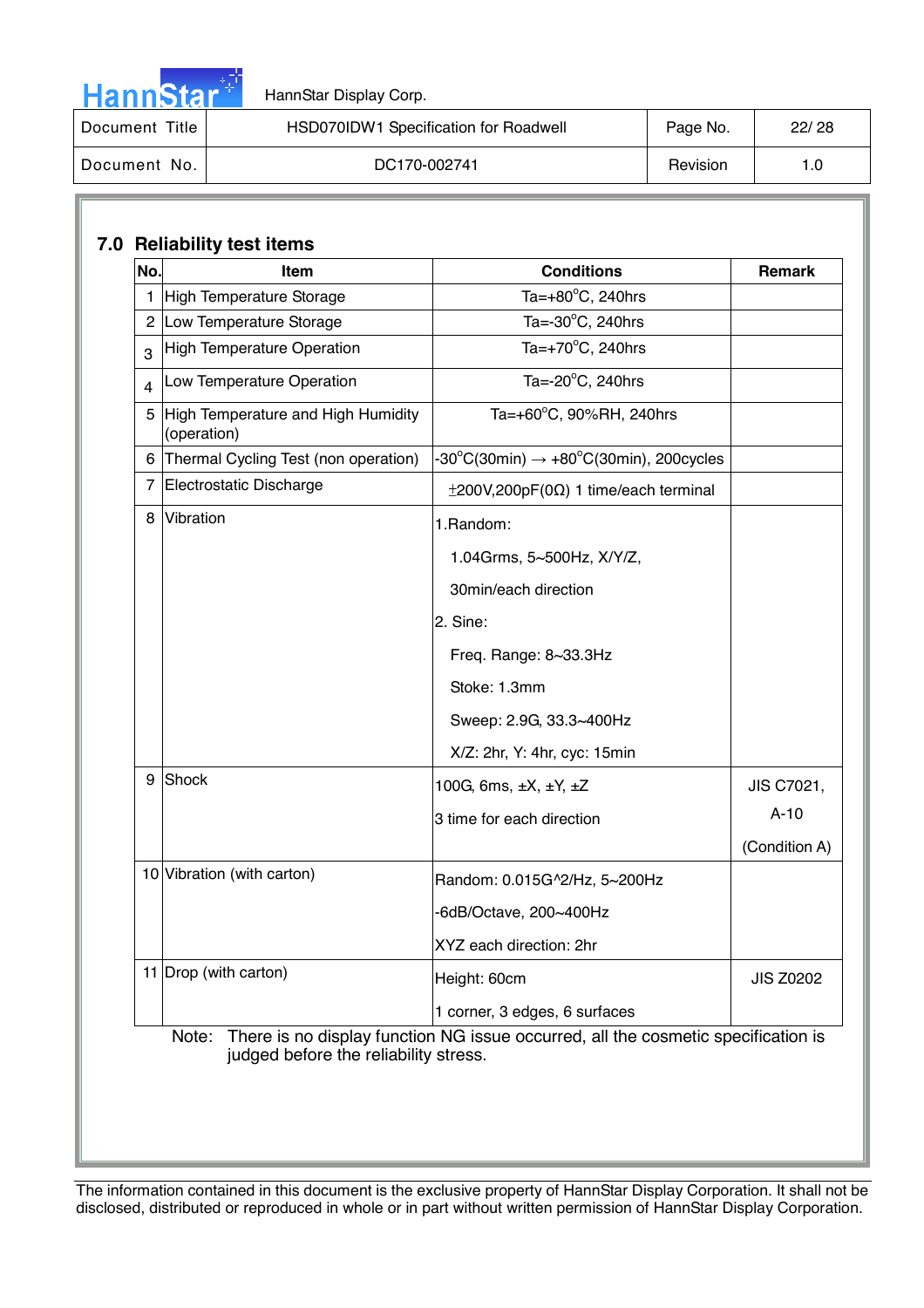

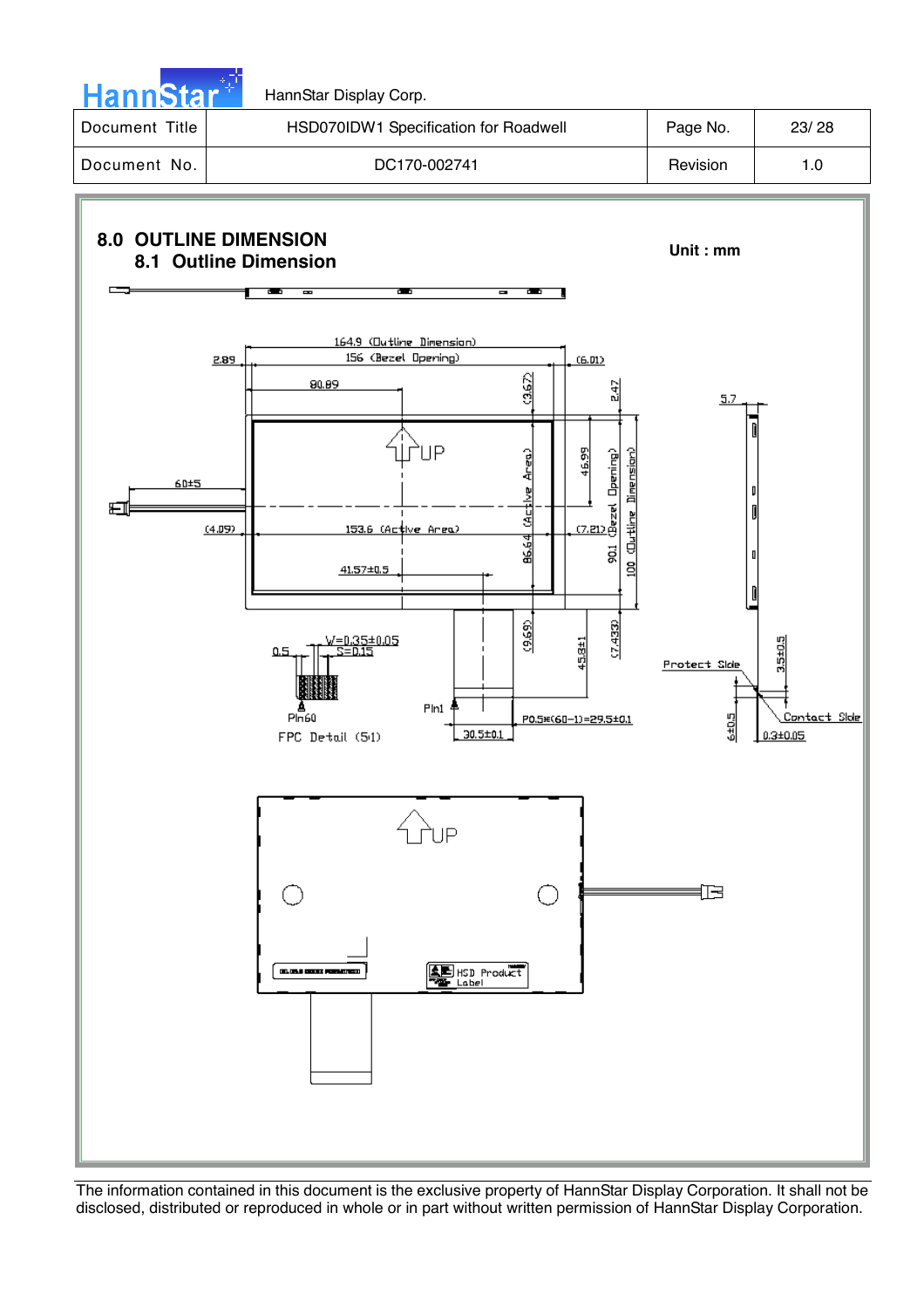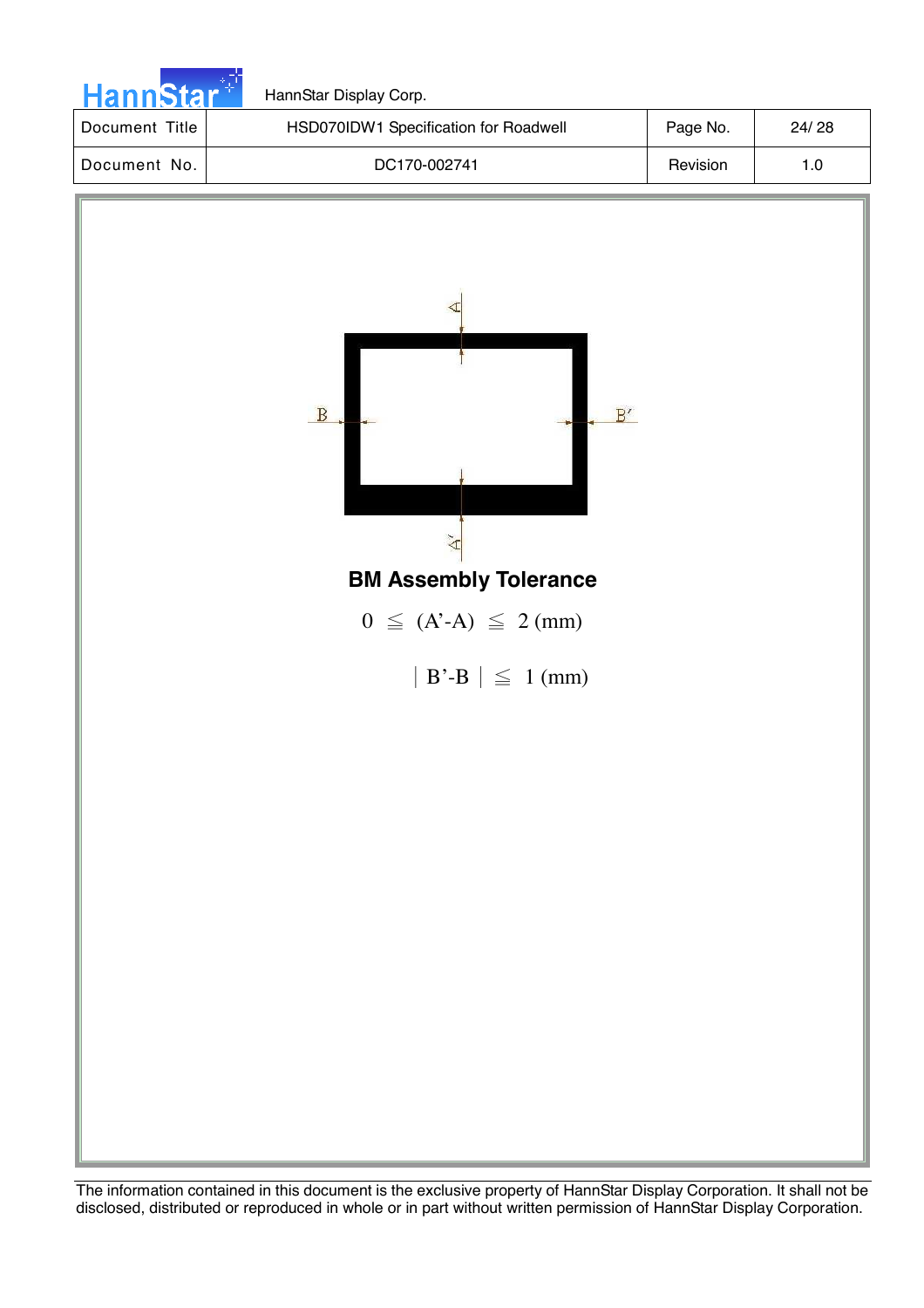

| Document Title | HSD070IDW1 Specification for Roadwell | Page No. | 25/28 |
|----------------|---------------------------------------|----------|-------|
| Document No.   | DC170-002741                          | Revision |       |

#### **9.0 LOT MARK 9.1 Lot Mark**



Code 1,2,3,4,5,6: HannStar internal flow control code.

Code 7: production location.

Code 8: production year.

Code 9: production month.

Code 10,11,12,13,14,15: serial number.

Note (1) Production Year: Code 8 is defined by the last number of the year, for example

| Year | 2001 | 2002 | 2003 | 2004 | 2005 | 2006 | 2007 | 2008 | 2009 | 2010 |
|------|------|------|------|------|------|------|------|------|------|------|
| Mark |      |      |      |      |      |      |      |      |      |      |

Note (2) Production Month

| Month | Jan. | Feb. | Mar. | Apr. | May.   Jun.   Jul.   Aug. |  | $\vert$ Sep. $\vert$ | Oct | Nov. | Dec. |
|-------|------|------|------|------|---------------------------|--|----------------------|-----|------|------|
| Mark  |      |      |      |      |                           |  |                      |     |      |      |

# **9.2 Detail of Lot Mark**

- (1) Below label is attached on the backside of the LCD module. See Section 8.0: Outline Dimension.
- (2) The detail of Lot Mark is attached as below.

(3) This is subject to change without prior notice.

| , min<br>Minimum<br>Product Callula | <b>EXPLIGATION</b><br><b>GASES CONTINUES</b><br><b>TMPE</b><br><b>AIRPROMENT</b> | HSD070IDW1<br>*                             |                   |                                                    |                           | HannStar         |                  |
|-------------------------------------|----------------------------------------------------------------------------------|---------------------------------------------|-------------------|----------------------------------------------------|---------------------------|------------------|------------------|
| GP-HF<br>G<br>E212246               | MS                                                                               | <b>Rev:</b><br>$\frac{1}{2}$<br>ĸ<br>ົ<br>A | ║<br>║<br>۰<br>C. | ת–<br>║<br>III<br>$\Omega$<br>$\Omega$<br>$\Omega$ | $\Omega$<br>$\Delta$<br>റ | 6<br>⊪<br>ີ<br>C | <b>A0</b><br>四 米 |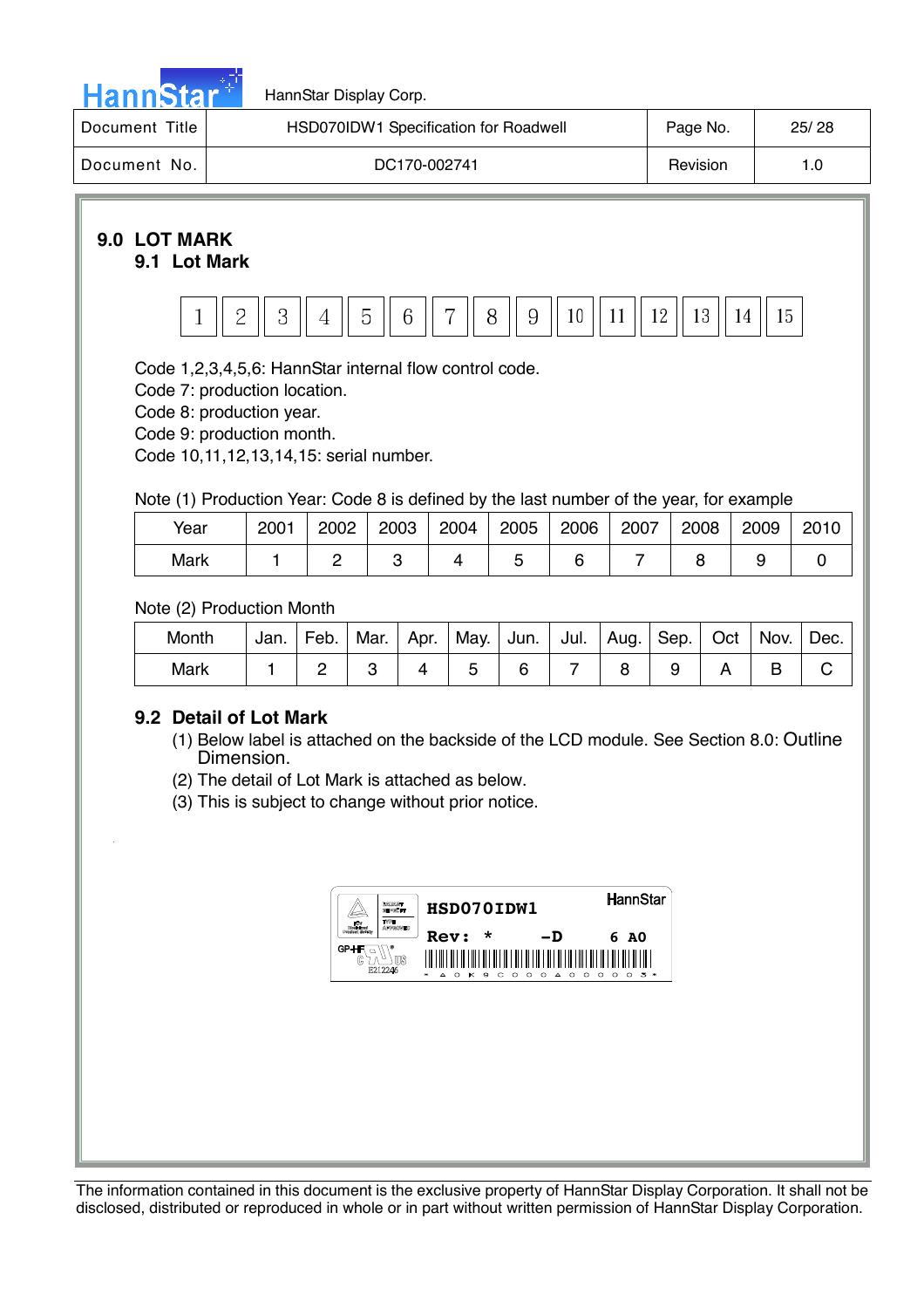

| Document Title | HSD070IDW1 Specification for Roadwell | Page No. | 26/28 |
|----------------|---------------------------------------|----------|-------|
| Document No.   | DC170-002741                          | Revision |       |

# **10.0 PACKAGE SPECIFICATION 10.1 Packing form**  (1) Package quantity in one carton: 80 pieces. (2) Carton size:  $451$ mm $\times$ 375mm $\times$ 284mm. **10.1 Packing assembly drawings**  ESD Bag LCM  $\mathbf{1}$ -<br>Fold Back **Corner Pad** Π **Partition/Pad** Tape LCM+ESD bag 4.  $\begin{picture}(20,10) \put(0,0){\line(1,0){155}} \put(15,0){\line(1,0){155}} \put(15,0){\line(1,0){155}} \put(15,0){\line(1,0){155}} \put(15,0){\line(1,0){155}} \put(15,0){\line(1,0){155}} \put(15,0){\line(1,0){155}} \put(15,0){\line(1,0){155}} \put(15,0){\line(1,0){155}} \put(15,0){\line(1,0){155}} \put(15,0){\line(1,0){155}} \$ Æ 5. LCM+ESD bag Box 6. Material Notice Box Corrugated Paper Board (AB Flute) Partition/Pad Corrugated Paper Board (B Flute)

3.

The information contained in this document is the exclusive property of HannStar Display Corporation. It shall not be disclosed, distributed or reproduced in whole or in part without written permission of HannStar Display Corporation.

Corner Pad Corrugated Paper Board | (AB Flute)

ESD bag PE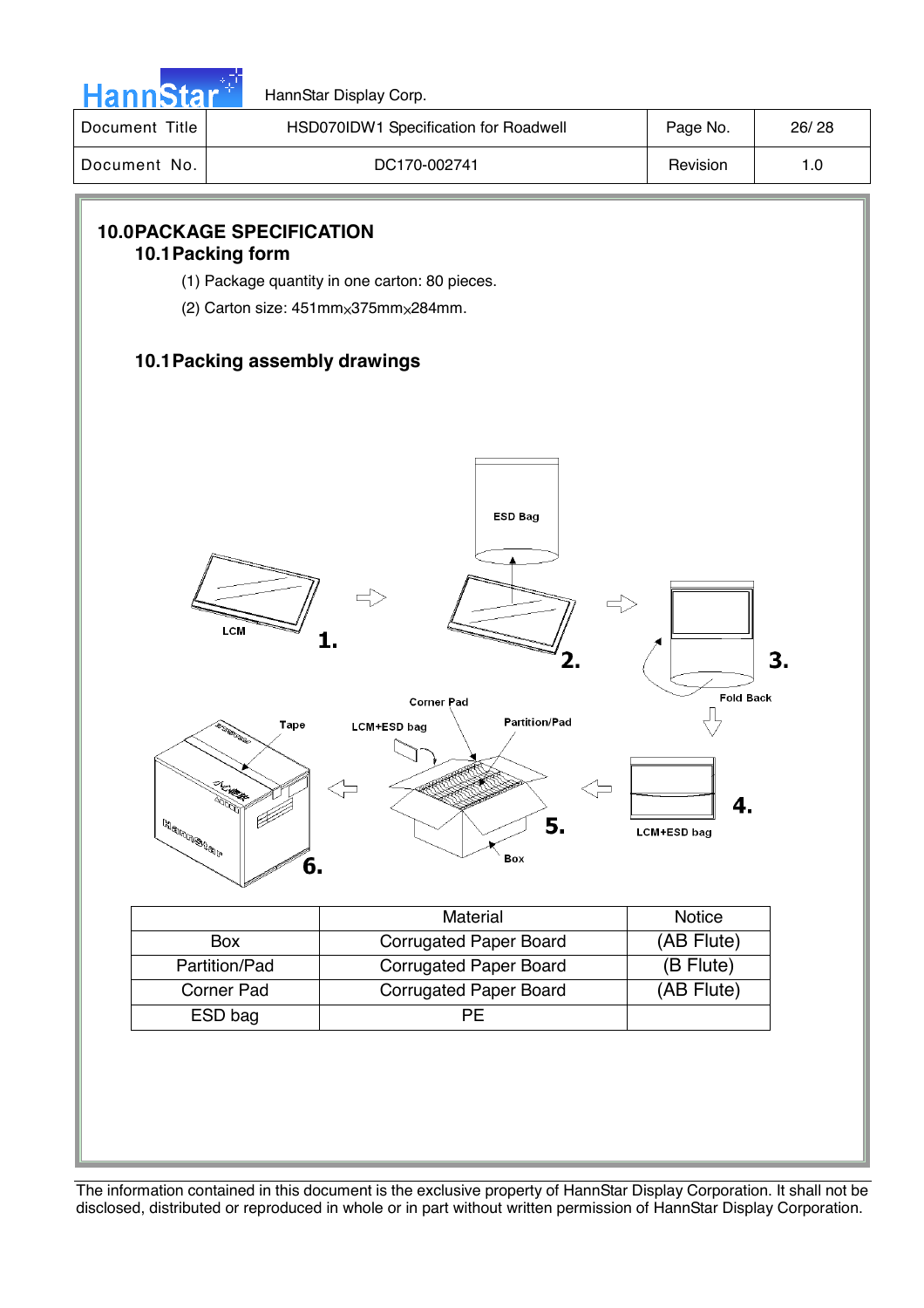

| Document Title | HSD070IDW1 Specification for Roadwell |          | 27/28 |
|----------------|---------------------------------------|----------|-------|
| Document No.   | DC170-002741                          | Revision |       |

# **11.0 GENERAL PRECAUTION**

#### **11.1 Use Restriction**

This product is not authorized for use in life supporting systems, aircraft navigation control systems, military systems and any other application where performance failure could be life threatening or otherwise catastrophic.

#### **11.2 Disassembling or Modification**

 Do not disassemble or modify the module. It may damage sensitive parts inside LCD module, and may cause scratches or dust on the display. HannStar does not warrant the module, if customers disassemble or modify the module.

### **11.3 Breakage of LCD Panel**

- 11.3.1.If LCD panel is broken and liquid crystal spills out, do not ingest or inhale liquid crystal, and do not contact liquid crystal with skin.
- 11.3.2. If liquid crystal contacts mouth or eyes, rinse out with water immediately.
- 11.3.3. If liquid crystal contacts skin or cloths, wash it off immediately with alcohol and rinse thoroughly with water.
- 11.3.4. Handle carefully with chips of glass that may cause injury, when the glass is broken.

#### **11.4 Electric Shock**

- 11.4.1. Disconnect power supply before handling LCD module.
- 11.4.2. Do not pull or fold the LED cable.
- 11.4.3. Do not touch the parts inside LCD modules and the fluorescent LED's connector or cables in order to prevent electric shock.

#### **11.5 Absolute Maximum Ratings and Power Protection Circuit**

- 11.5.1. Do not exceed the absolute maximum rating values, such as the supply voltage variation, input voltage variation, variation in parts' parameters, environmental temperature, etc., otherwise LCD module may be damaged.
- 11.5.2. Please do not leave LCD module in the environment of high humidity and high temperature for a long time.
- 11.5.3. It's recommended to employ protection circuit for power supply.